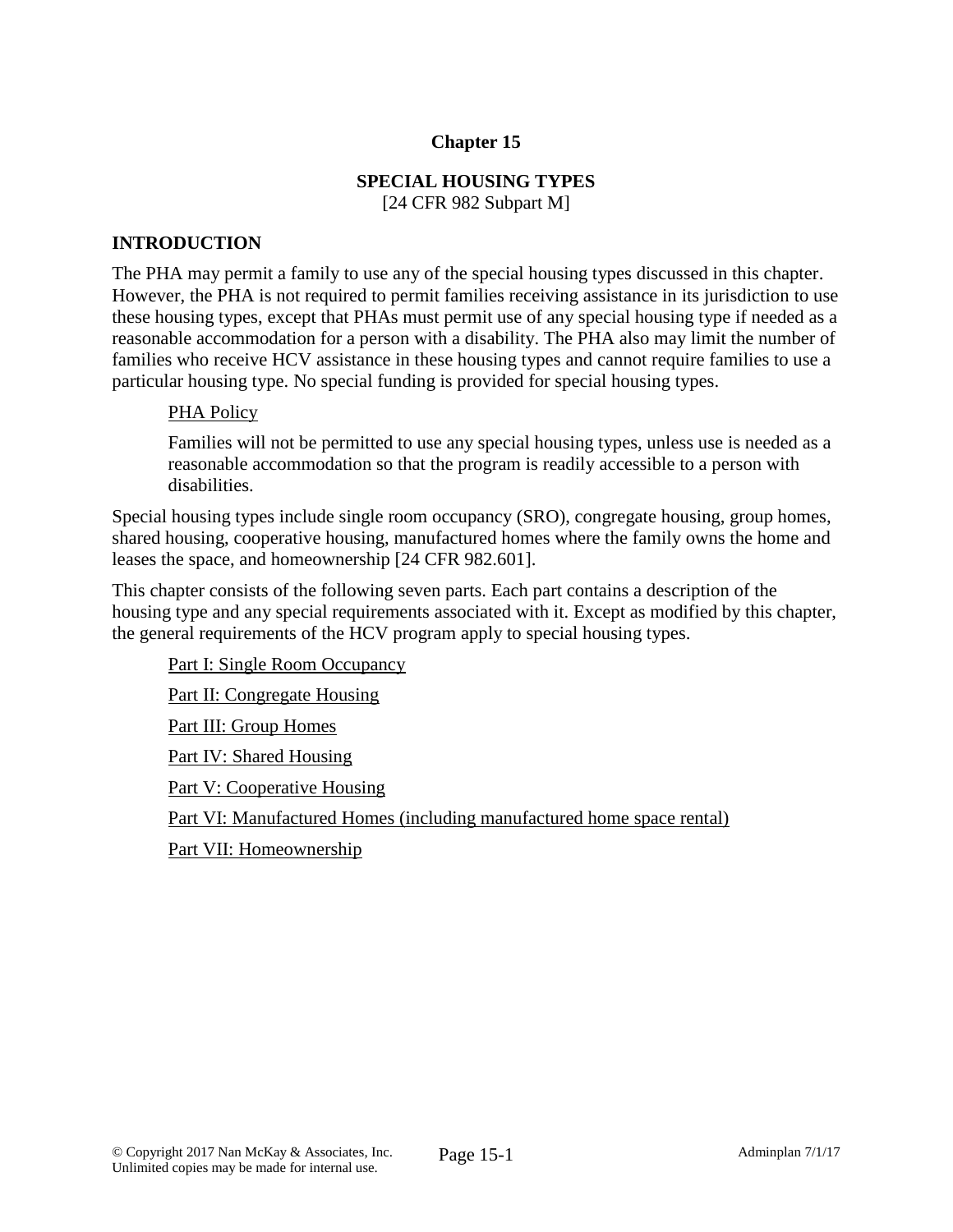# **PART I: SINGLE ROOM OCCUPANCY**

[24 CFR 982.602 through 982.605]

## **15-I.A. OVERVIEW**

A single room occupancy (SRO) unit provides living and sleeping space for the exclusive use of the occupant but requires the occupant to share sanitary and/or food preparation facilities with others. More than one person may not occupy an SRO unit. HCV regulations do not limit the number of units in an SRO facility, but the size of a facility may be limited by local ordinances.

When providing HCV assistance in an SRO unit, a separate lease and HAP contract are executed for each assisted person, and the standard form of the HAP contract is used.

# **15-I.B. PAYMENT STANDARD, UTILITY ALLOWANCE, AND HAP CALCULATION**

The payment standard for SRO housing is 75 percent of the zero-bedroom payment standard amount on the PHA's payment standard schedule.

The utility allowance for an assisted person residing in SRO housing is 75 percent of the zerobedroom utility allowance.

The HAP for an assisted occupant in an SRO facility is the lower of the SRO payment standard amount minus the TTP or the gross rent for the unit minus the TTP.

## **15-I.C. HOUSING QUALITY STANDARDS (HQS)**

HQS requirements described in Chapter 8 apply to SRO housing except as modified below.

- *Access*: Access doors to the SRO unit must have working locks for privacy. The occupant must be able to access the unit without going through any other unit. Each unit must have immediate access to two or more approved means of exit from the building, appropriately marked and leading to safe and open space at ground level. The SRO unit must also have any other means of exit required by State or local law.
- *Fire Safety*: All SRO facilities must have a sprinkler system that protects major spaces. "Major spaces" are defined as hallways, common areas, and any other areas specified in local fire, building, or safety codes. SROs must also have hard-wired smoke detectors, and any other fire and safety equipment required by state or local law.

Sanitary facilities and space and security standards must meet local code requirements for SRO housing. In the absence of local code standards the requirements discussed below apply [24 CFR 982.605].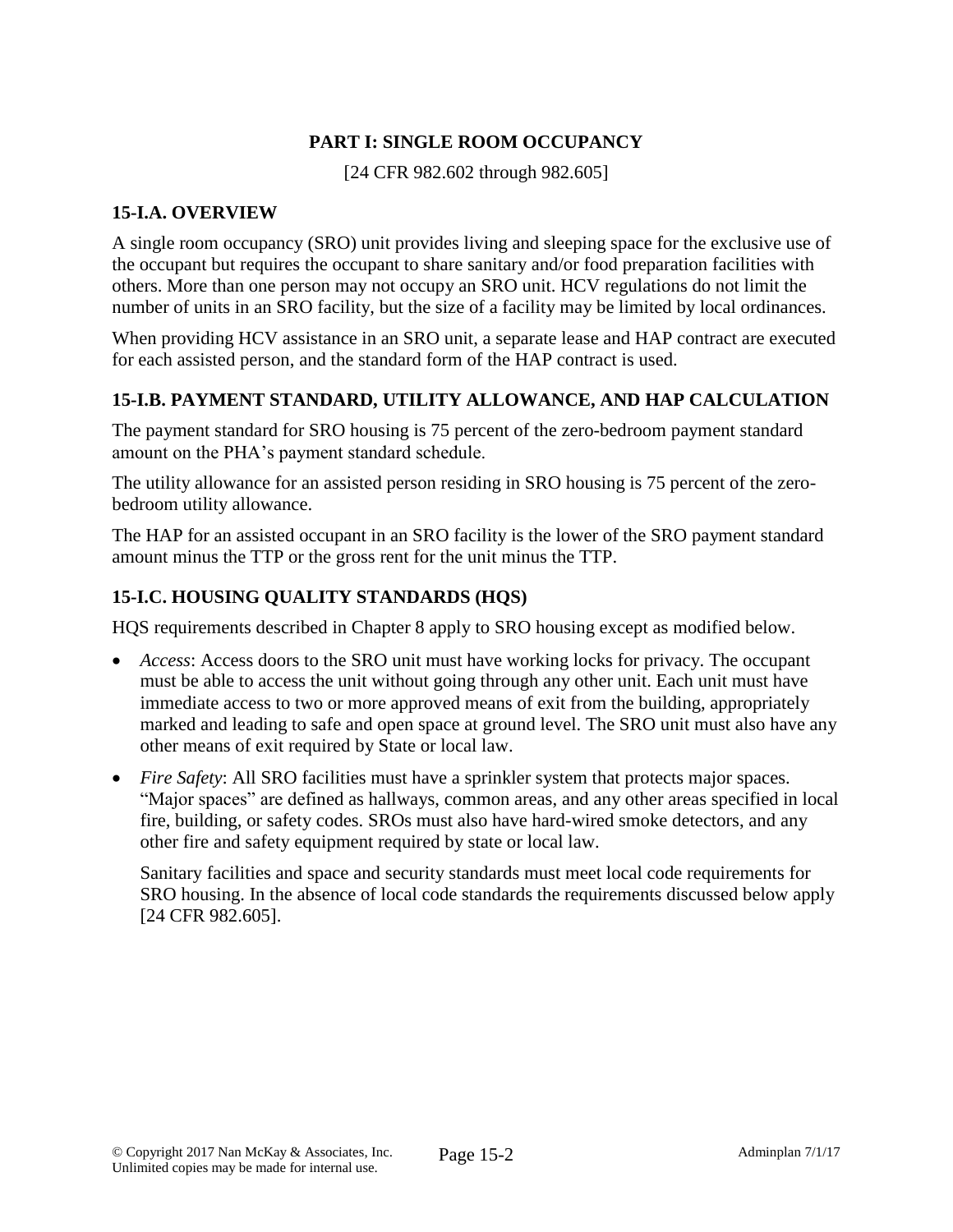- *Sanitary Facilities*: At least one flush toilet that can be used in privacy, a lavatory basin, and a bathtub or shower in proper operating condition must be provided for each six persons (or fewer) residing in the SRO facility. If the SRO units are leased only to men, flush urinals may be substituted for up to one half of the required number of toilets. Sanitary facilities must be reasonably accessible from a common hall or passageway, and may not be located more than one floor above or below the SRO unit. They may not be located below grade unless the SRO units are located on that level.
- *Space and Security*: An SRO unit must contain at least 110 square feet of floor space, and at least four square feet of closet space with an unobstructed height of at least five feet, for use by the occupant. If the closet space is less than four square feet, the habitable floor space in the SRO unit must be increased by the amount of the deficiency. Exterior doors and windows accessible from outside the SRO unit must be lockable.

Because no children live in SRO housing, the housing quality standards applicable to leadbased paint do not apply.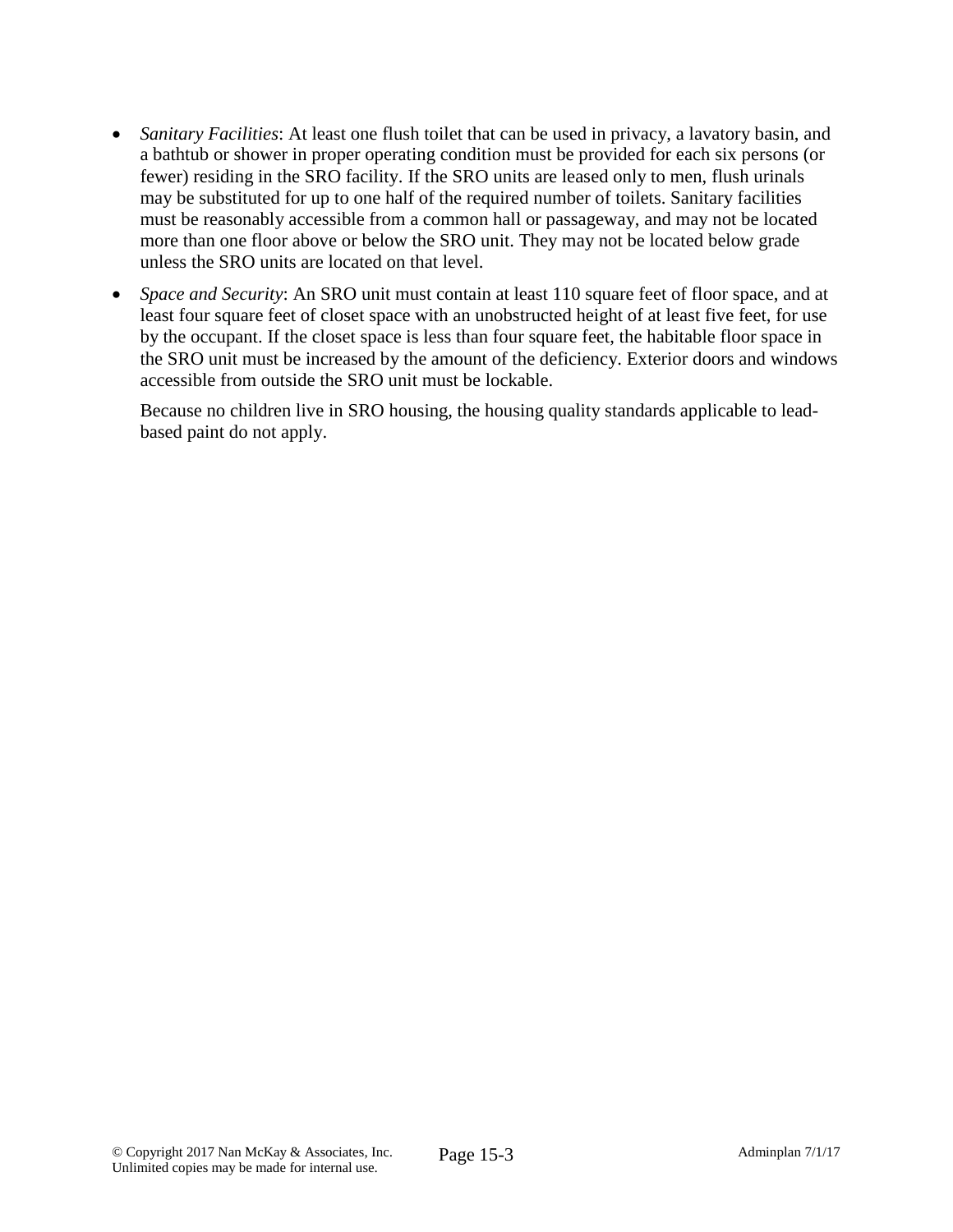# **PART II: CONGREGATE HOUSING**

[24 CFR 982.606 through 982.609]

#### **15-II.A. OVERVIEW**

Congregate housing is intended for use by elderly persons or persons with disabilities. A congregate housing facility contains a shared central kitchen and dining area and a private living area for the individual household that includes at least a living room, bedroom and bathroom. Food service for residents must be provided.

If approved by the PHA, a family member or live-in aide may reside with the elderly person or person with disabilities. The PHA must approve a live-in aide if needed as a reasonable accommodation so that the program is readily accessible to and usable by persons with disabilities.

When providing HCV assistance in congregate housing, a separate lease and HAP contract are executed for each assisted family, and the standard form of the HAP contract is used.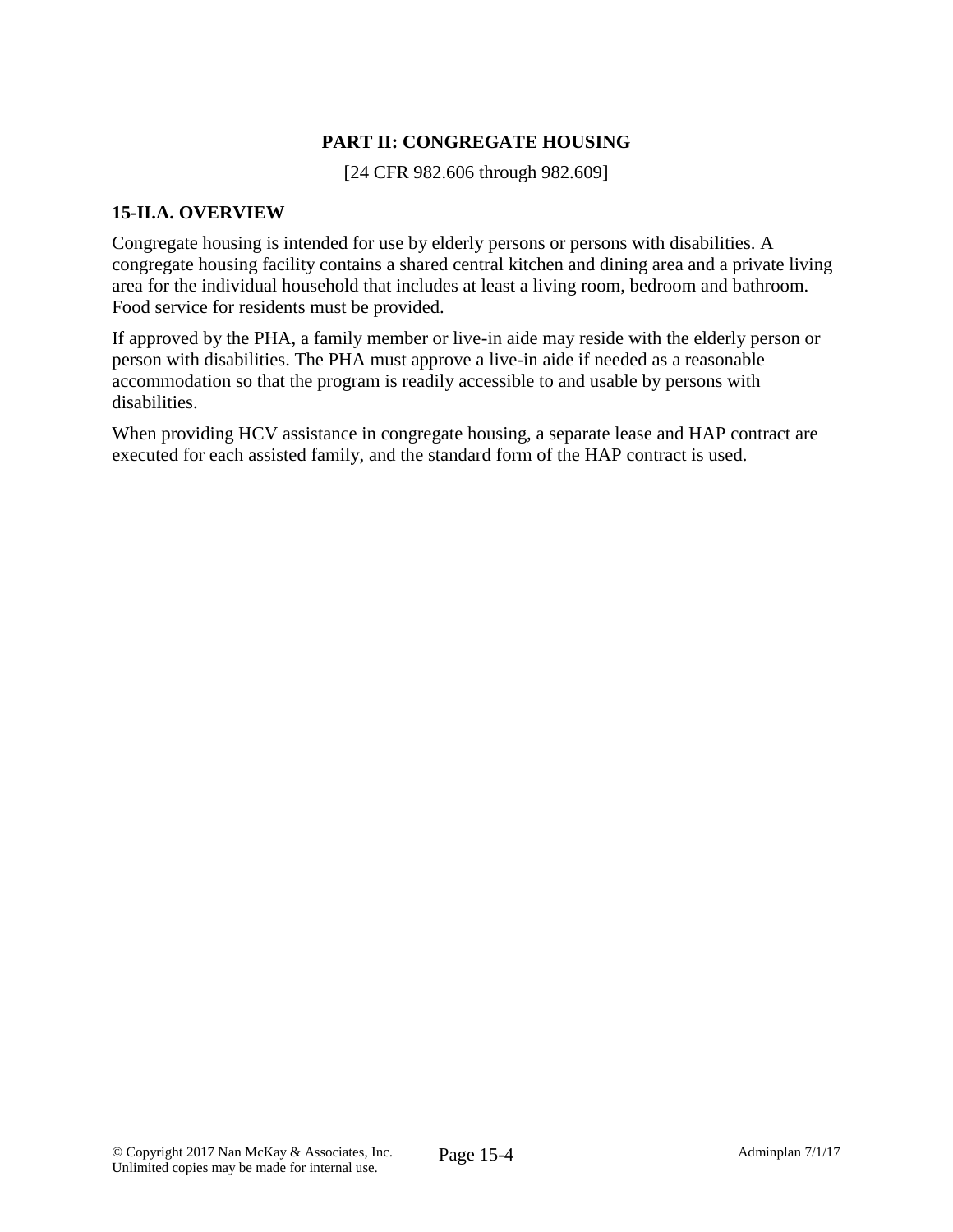# **15-II.B. PAYMENT STANDARD, UTILITY ALLOWANCE, AND HAP CALCULATION**

The payment standard for an individual unit in a congregate housing facility is based on the number of rooms in the private living area. If there is only one room in the unit (not including the bathroom or the kitchen, if a kitchen is provided), the PHA must use the payment standard for a zero-bedroom unit. If the unit has two or more rooms (other than the bathroom and the kitchen), the PHA must use the one-bedroom payment standard.

The HAP for an assisted occupant in a congregate housing facility is the lower of the applicable payment standard minus the TTP or the gross rent for the unit minus the TTP.

The gross rent for the unit for the purpose of calculating HCV assistance is the shelter portion (including utilities) of the resident's monthly housing expense only. The residents' costs for food service should not be included in the rent for a congregate housing unit.

# **15-II.C. HOUSING QUALITY STANDARDS**

HQS requirements as described in Chapter 8 apply to congregate housing except for the requirements stated below.

Congregate housing must have (1) a refrigerator of appropriate size in the private living area of each resident; (2) a central kitchen and dining facilities located within the premises and accessible to the residents, and (3) food service for the residents, that is not provided by the residents themselves.

The housing quality standards applicable to lead-based paint do not apply.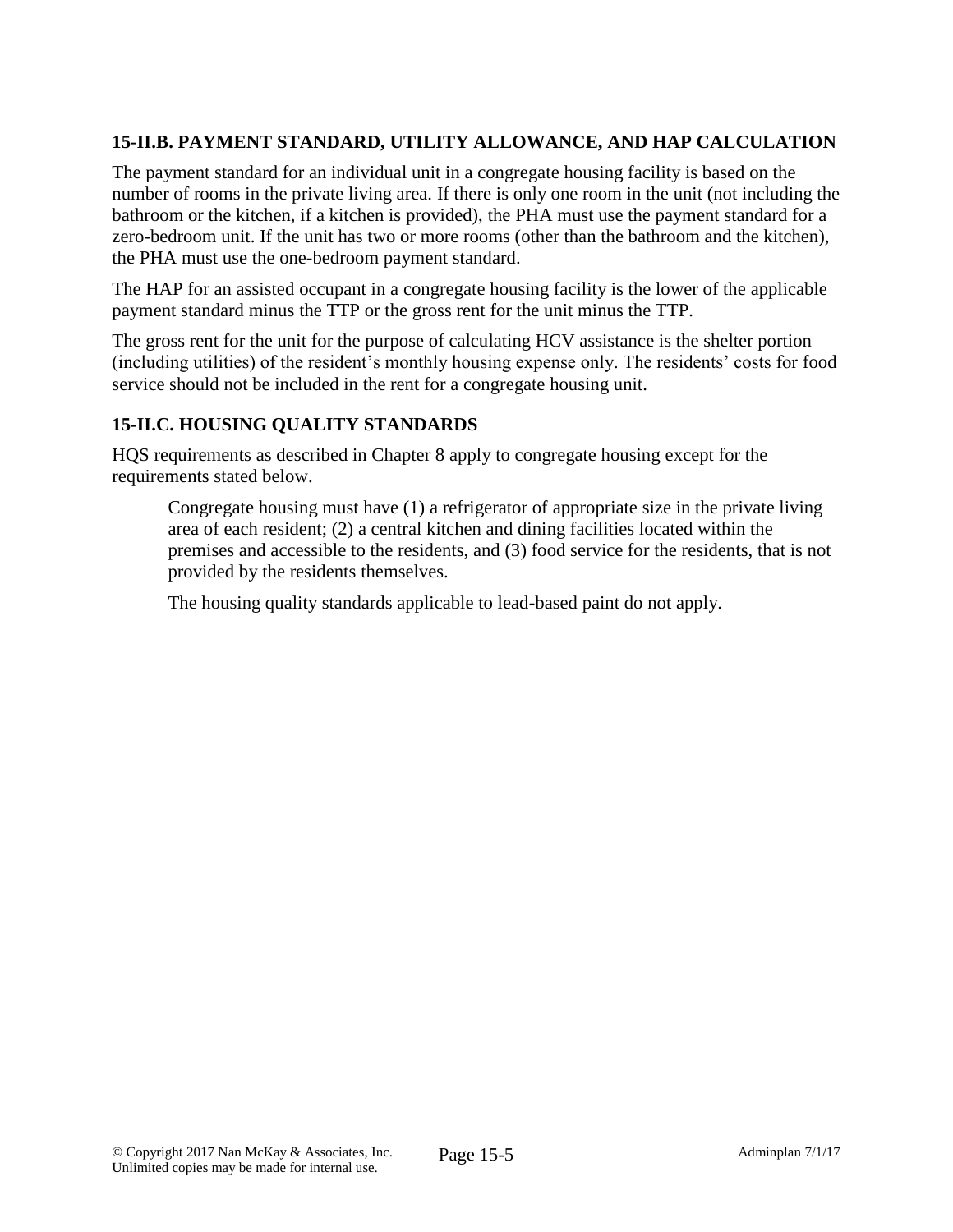# **PART III: GROUP HOME**

#### [24 CFR 982.610 through 982.614 and HCV GB p. 7-4]

#### **15-III.A. OVERVIEW**

A group home is a state-licensed facility intended for occupancy by elderly persons and/or persons with disabilities. Except for live-in aides, all persons living in a group home, whether assisted or not, must be elderly persons or persons with disabilities. Persons living in a group home must not require continuous medical or nursing care.

A group home consists of bedrooms for residents, which can be shared by no more than two people, and a living room, kitchen, dining area, bathroom, and other appropriate social, recreational, or community space that may be shared with other residents.

No more than 12 persons may reside in a group home including assisted and unassisted residents and any live-in aides.

If approved by the PHA, a live-in aide may live in the group home with a person with disabilities. The PHA must approve a live-in aide if needed as a reasonable accommodation so that the program is readily accessible to and usable by persons with disabilities.

When providing HCV assistance in a group home, a separate lease and HAP contract is executed for each assisted family, and the standard form of the HAP contract is used.

### **15-III.B. PAYMENT STANDARD, UTILITY ALLOWANCE, AND HAP CALCULATION**

Unless there is a live-in aide, the family unit size for an assisted occupant of a group home must be zero- or one-bedroom, depending on the PHA's subsidy standard. If there is a live-in aide, the aide must be counted in determining the household's unit size.

The payment standard used to calculate the HAP is the lower of the payment standard for the family unit size or the prorata share of the payment standard for the group home size. The prorata share is calculated by dividing the number of persons in the assisted household by the number of persons (assisted and unassisted) living in the group home.

The HAP for an assisted occupant in a group home is the lower of the payment standard minus the TTP or the gross rent minus the TTP.

The utility allowance for an assisted occupant in a group home is the prorata share of the utility allowance for the group home.

The rents paid for participants residing in group homes are subject to generally applicable standards for rent reasonableness. The rent for an assisted person must not exceed the prorata portion of the reasonable rent for the group home. In determining reasonable rent, the PHA should consider whether sanitary facilities and facilities for food preparation and service are common facilities or private facilities.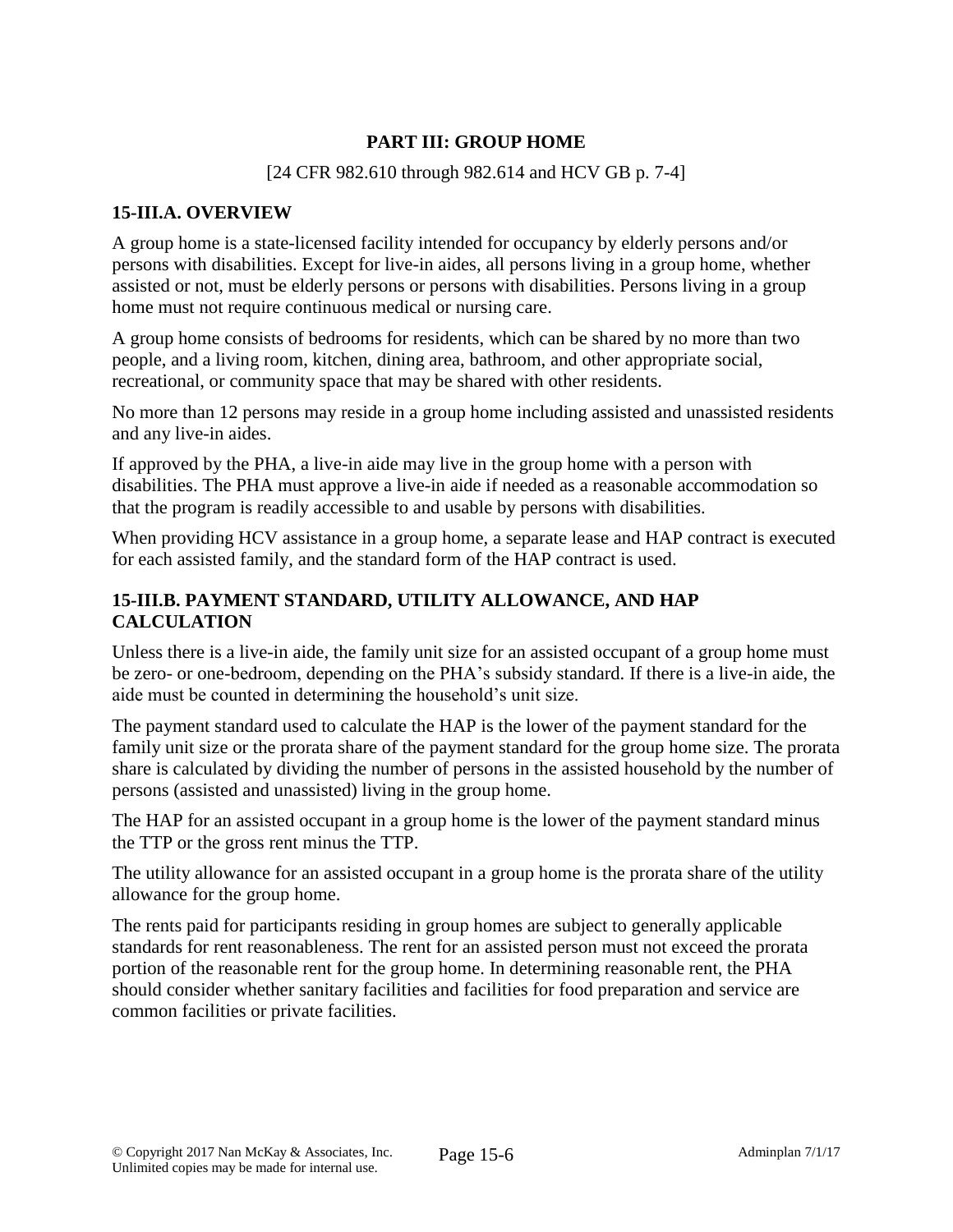# **15-III.C. HOUSING QUALITY STANDARDS**

HQS requirements described in Chapter 8 apply to group homes except for the requirements stated below.

- *Sanitary Facilities*: A group home must have at least one bathroom in the facility, with a flush toilet that can be used in privacy, a fixed basin with hot and cold running water, and a shower or bathtub with hot and cold running water. A group home may contain private or common bathrooms. However, no more than four residents can be required to share a bathroom.
- *Food Preparation and Service*: Group home units must contain a kitchen and dining area with adequate space to store, prepare, and serve food. The facilities for food preparation and service may be private or may be shared by the residents. The kitchen must contain a range, an oven, a refrigerator, and a sink with hot and cold running water. The sink must drain into an approvable public or private disposal system.
- *Space and Security*: Group homes must contain at least one bedroom of appropriate size for every two people, and a living room, kitchen, dining area, bathroom, and other appropriate social, recreational, or community space that may be shared with other residents.
- *Structure and Material*: To avoid any threat to the health and safety of the residents, group homes must be structurally sound. Elevators must be in good condition. Group homes must be accessible to and usable by residents with disabilities.
- *Site and Neighborhood*: Group homes must be located in a residential setting. The site and neighborhood should be reasonably free from hazards to the health, safety, and general welfare of the residents, and should not be subject to serious adverse conditions, such as:
	- Dangerous walks or steps
	- Instability
	- Flooding, poor drainage
	- Septic tank back-ups
	- Sewage hazards
	- Mud slides
	- Abnormal air pollution
	- Smoke or dust
	- Excessive noise
	- Vibrations or vehicular traffic
	- Excessive accumulations of trash
	- Vermin or rodent infestation, and
	- Fire hazards.

The housing quality standards applicable to lead-based paint do not apply.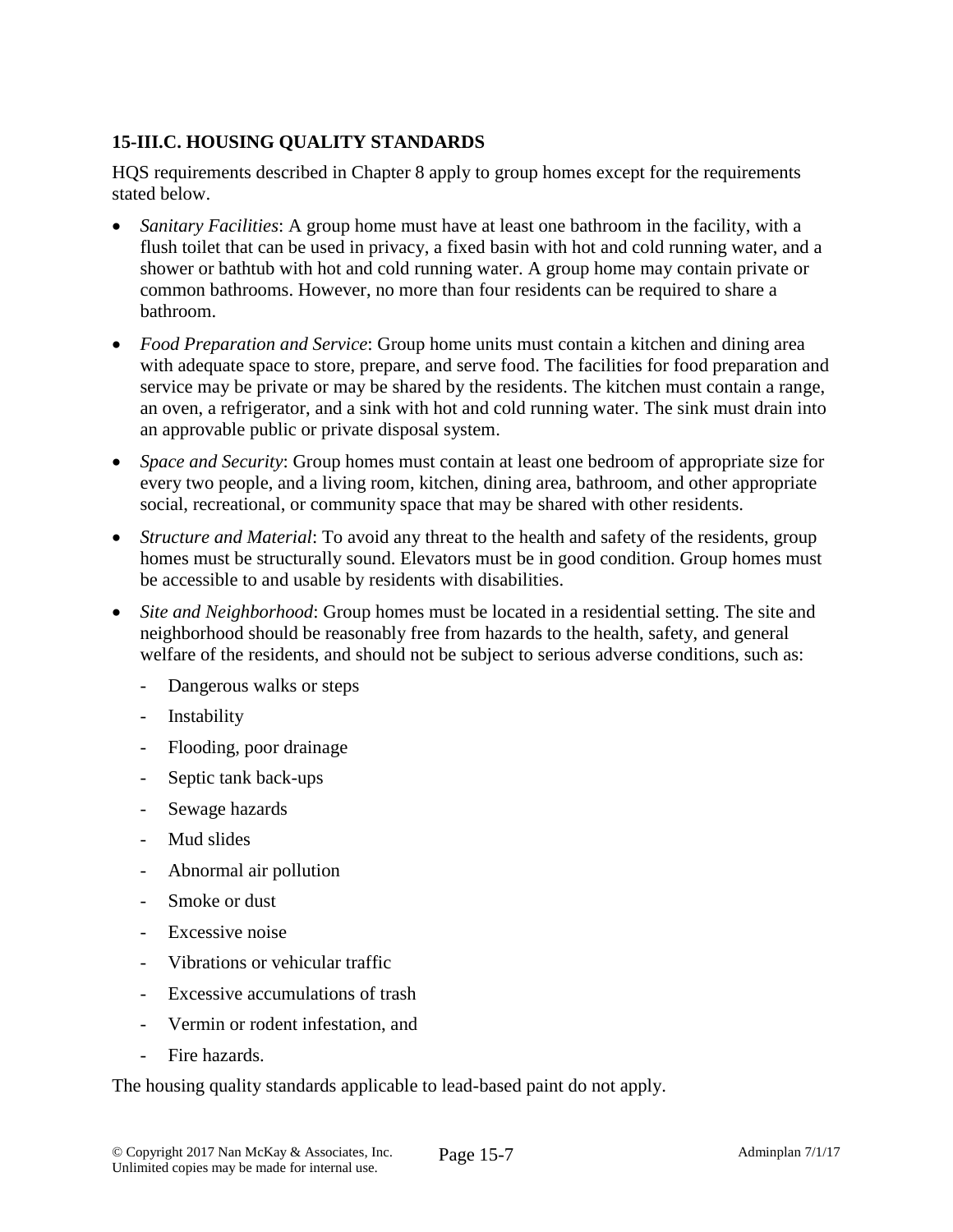# **PART IV: SHARED HOUSING**

[24 CFR 982.615 through 982.618]

#### **15-IV.A. OVERVIEW**

Shared housing is a single housing unit occupied by an assisted family and another resident or residents. The shared unit consists of both common space for use by the occupants of the unit and separate private space for each assisted family.

An assisted family may share a unit with other persons assisted under the HCV program or with other unassisted persons. The owner of a shared housing unit may reside in the unit, but housing assistance may not be paid on behalf of the owner. The resident owner may not be related by blood or marriage to the assisted family.

If approved by the PHA, a live-in aide may reside with the family to care for a person with disabilities. The PHA must approve a live-in aide if needed as a reasonable accommodation so that the program is readily accessible to and usable by persons with disabilities.

When providing HCV assistance in shared housing, a separate lease and HAP contract are executed for each assisted family, and the standard form of the HAP contract is used.

### **15-IV.B. PAYMENT STANDARD, UTILITY ALLOWANCE AND HAP CALCULATION**

The payment standard for a family in shared housing is the lower of the payment standard for the family unit size or the prorata share of the payment standard for the shared housing unit size.

The prorata share is calculated by dividing the number of bedrooms available for occupancy by the assisted family in the private space by the total number of bedrooms in the unit.

The HAP for a family in shared housing is the lower of the payment standard minus the TTP or the gross rent minus the TTP. The utility allowance for an assisted family living in shared housing is the lower of the utility allowance for the family unit size (voucher size) or the prorata share of the utility allowance for the shared housing unit.

**Example:** A family holds a 2-bedroom voucher. The family decides to occupy 3 out of 4 bedrooms available in the unit.

The utility allowance for a 4-bedroom unit equals \$200

The utility allowance for a 2-bedroom unit equals \$100

The prorata share of the utility allowance is \$150 (3/4 of \$200)

The PHA will use the 2-bedroom utility allowance of \$100.

The rents paid for families living in shared housing are subject to generally applicable standards for rent reasonableness. The rent paid to the owner for the assisted family must not exceed the pro-rata portion of the reasonable rent for the shared unit. In determining reasonable rent, the PHA should consider whether sanitary and food preparation areas are private or shared.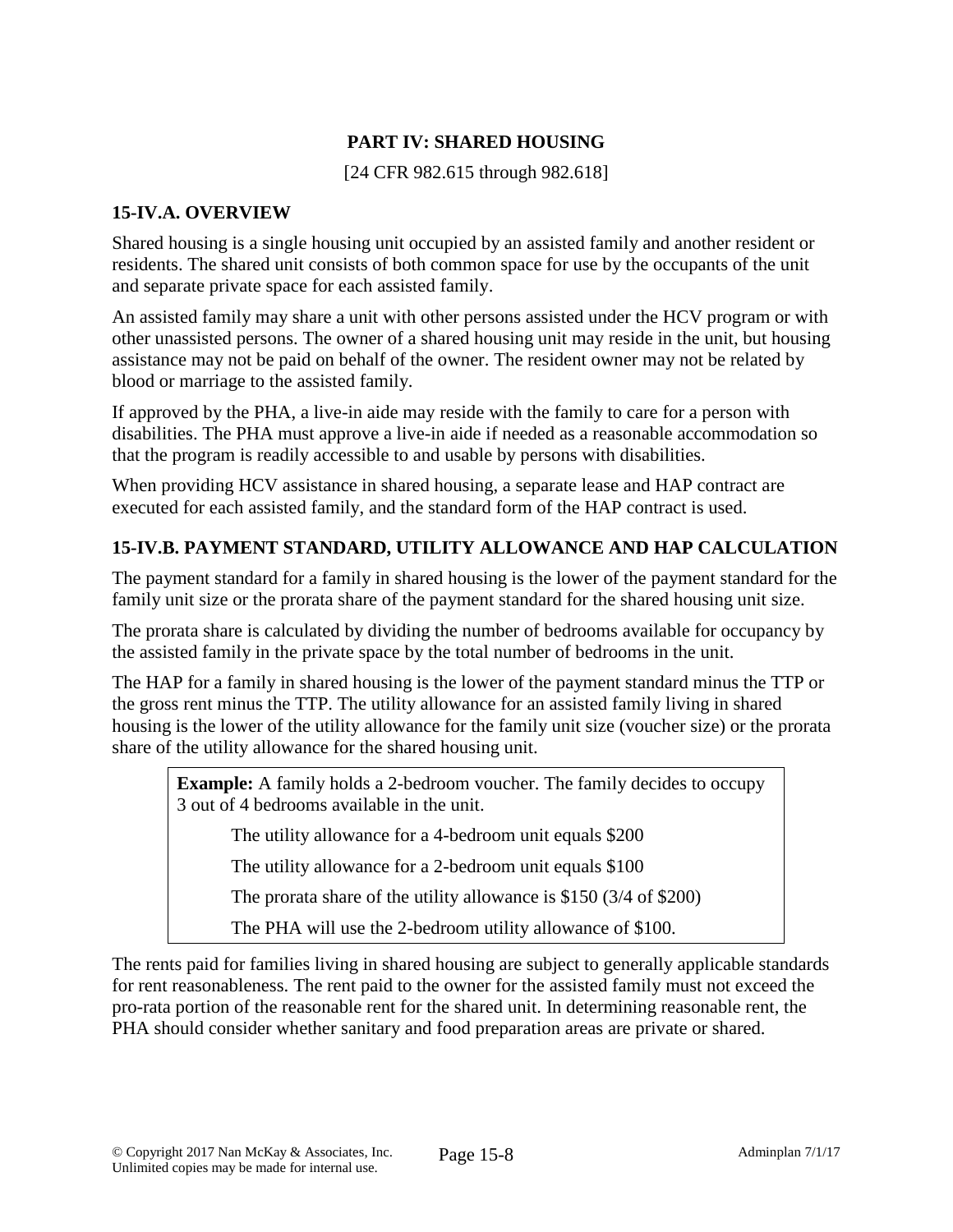# **15-IV.C. HOUSING QUALITY STANDARDS**

The PHA may not give approval to reside in shared housing unless the entire unit, including the portion of the unit available for use by the assisted family under its lease, meets the housing quality standards.

HQS requirements described in Chapter 8 apply to shared housing except for the requirements stated below.

- *Facilities Available for the Family*: Facilities available to the assisted family, whether shared or private, must include a living room, a bathroom, and food preparation and refuse disposal facilities.
- *Space and Security*: The entire unit must provide adequate space and security for all assisted and unassisted residents. The private space for each assisted family must contain at least one bedroom for each two persons in the family. The number of bedrooms in the private space of an assisted family must not be less than the family unit size. A zero-bedroom or one-bedroom unit may not be used for shared housing.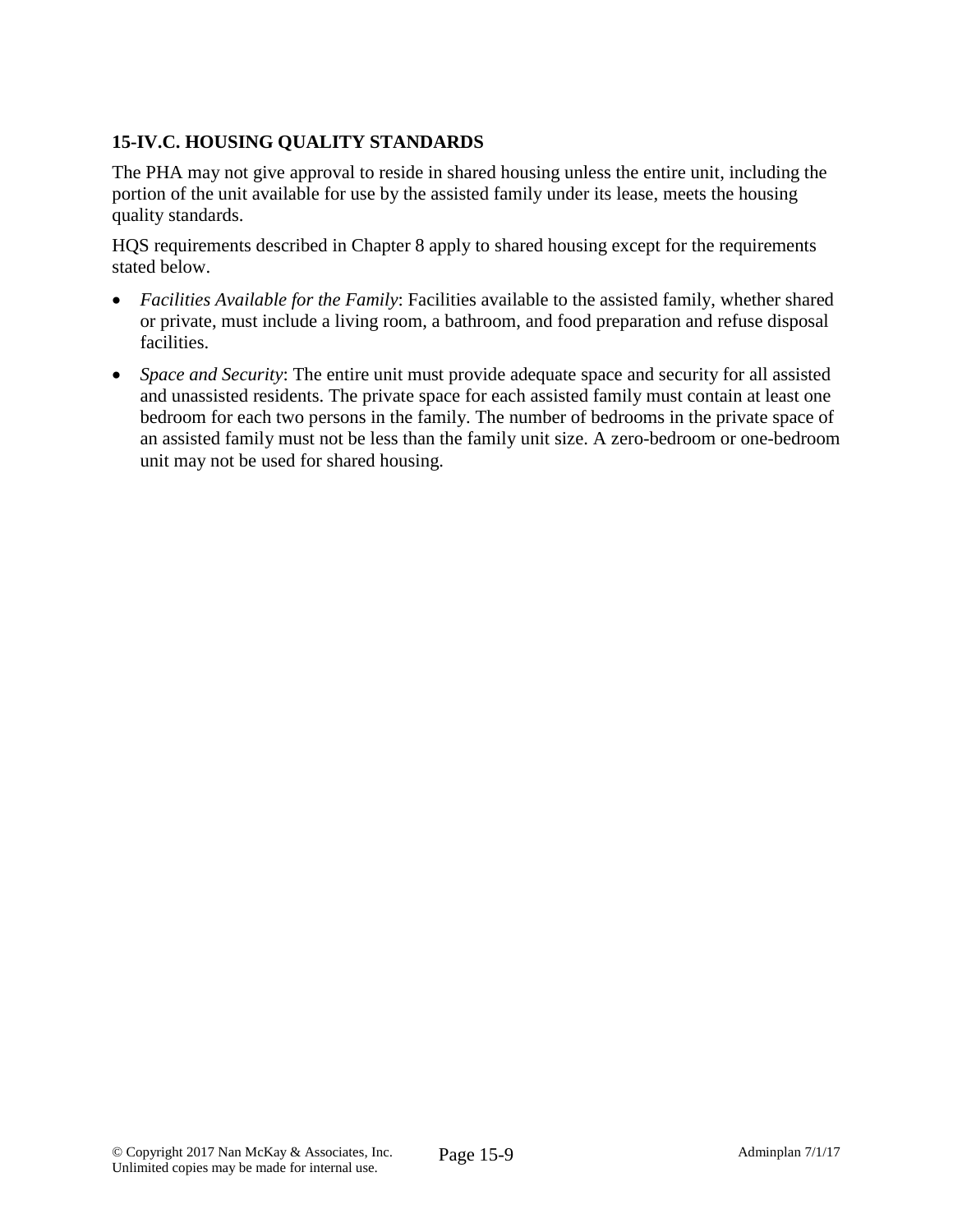## **PART V: COOPERATIVE HOUSING**

[24 CFR 982.619]

#### **15-V.A. OVERVIEW**

This part applies to rental assistance for a cooperative member residing in cooperative housing. It does not apply to assistance for a cooperative member who has purchased membership under the HCV homeownership option, or to rental assistance for a family that leases a cooperative housing unit from a cooperative member.

A cooperative is a form of ownership (nonprofit corporation or association) in which the residents purchase memberships in the ownership entity. Rather than being charged "rent" a cooperative member is charged a "carrying charge."

When providing HCV assistance in cooperative housing, the standard form of the HAP contract is used.

### **15-V.B. PAYMENT STANDARD, UTILITY ALLOWANCE AND HAP CALCULATION**

The payment standard and utility allowance are determined according to regular HCV program requirements.

The HAP for a cooperative housing unit is the lower of the payment standard minus the TTP or the monthly carrying charge for the unit, plus any utility allowance, minus the TTP. The monthly carrying charge includes the member's share of the cooperative debt service, operating expenses, and necessary payments to cooperative reserve funds. The carrying charge does not include down payments or other payments to purchase the cooperative unit or to amortize a loan made to the family for this purpose.

### **15-V.C. HOUSING QUALITY STANDARDS**

All standard HQS requirements apply to cooperative housing units. There are no additional HQS requirements.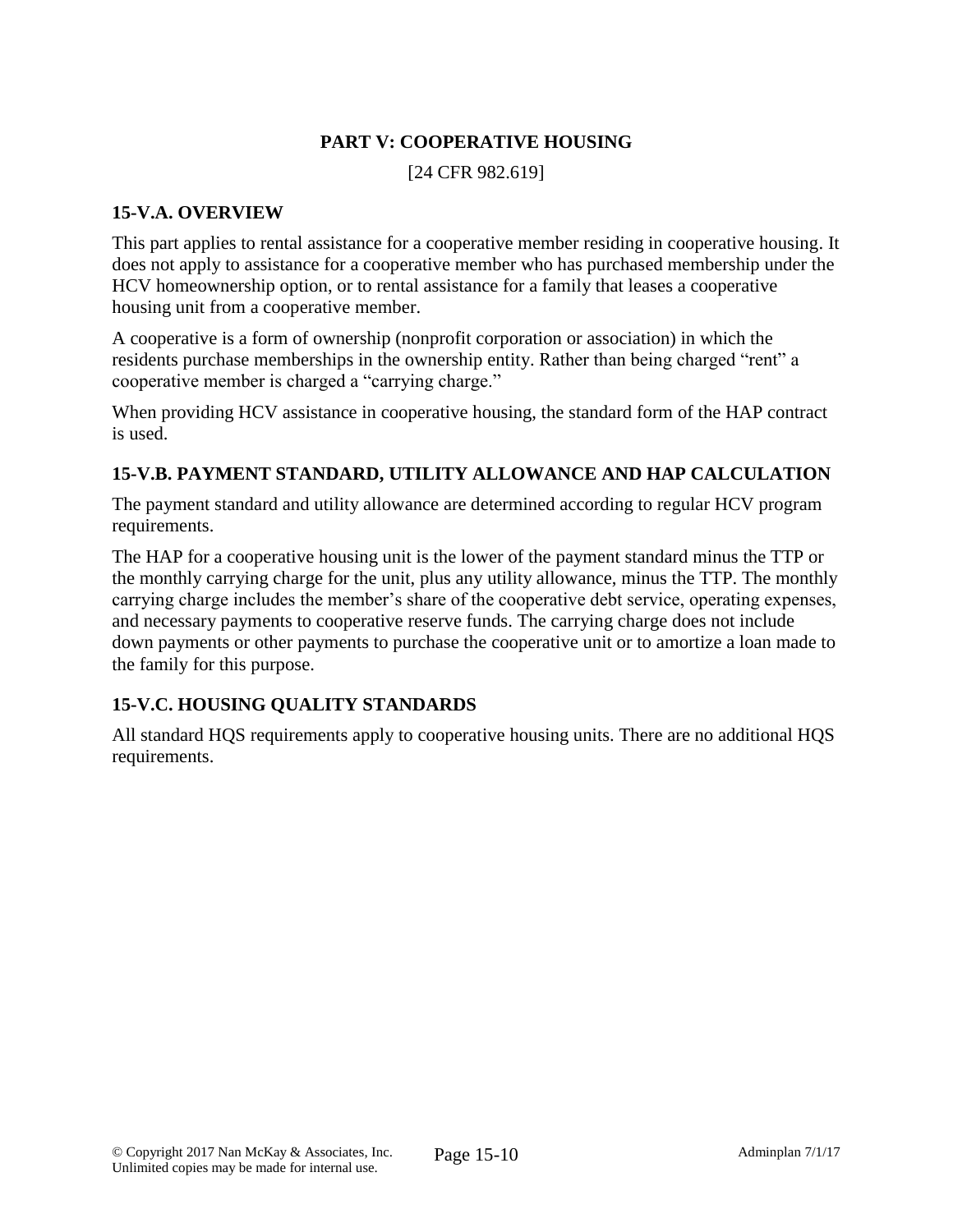### **PART VI: MANUFACTURED HOMES**

#### [24 CFR 982.620 through 982.624; FR Notice 1/18/17]

### **15-VI.A. OVERVIEW**

A manufactured home is a manufactured structure, transportable in one or more parts, that is built on a permanent chassis, and designed for use as a principal place of residence. HCVassisted families may occupy manufactured homes in two different ways.

(1) A family can choose to rent a manufactured home already installed on a space and the PHA must permit it. In this instance program rules are the same as when a family rents any other residential housing, except that there are special HQS requirements as provided in 15-VI.D below.

(2) HUD also permits an otherwise eligible family that owns a manufactured home to rent a space for the manufactured home and receive HCV assistance with the rent for the space as well as certain other housing expenses. PHAs may, but are not required to, provide assistance for such families.

## **15-VI.B. SPECIAL POLICIES FOR MANUFACTURED HOME OWNERS WHO LEASE A SPACE**

#### **Family Income**

In determining the annual income of families leasing manufactured home spaces, the value of the family's equity in the manufactured home in which the family resides is not counted as a family asset.

#### **Lease and HAP Contract**

There is a separate Tenancy Addendum (Form 52642-a) and separate HAP Contract (Form 52642) for this special housing type.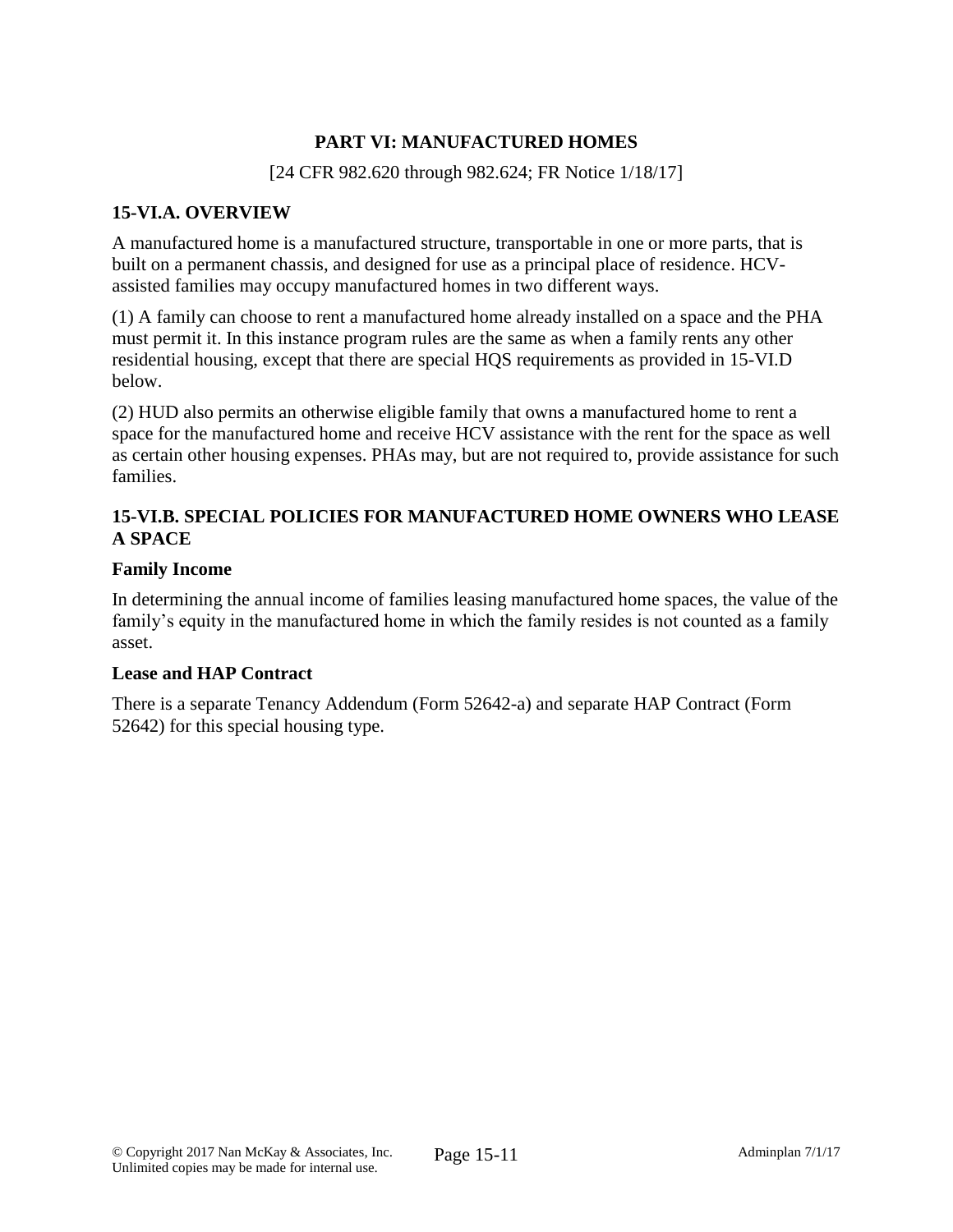# **15-VI.C. PAYMENT STANDARD, UTILITY ALLOWANCE AND HAP CALCULATION [FR Notice 1/18/17]**

#### **Payment Standards**

The PHA payment standard for manufactured homes is determined in accordance with 24 CFR 982.505 and is the payment standard used for the PHA's HCV program. It is based on the applicable FMR for the area in which the manufactured home space is located.

The payment standard for the family is the lower of the family unit size (voucher size) or the payment standard for the number of bedrooms in the manufactured home.

#### **Utility Allowance**

The PHA must establish utility allowances for manufactured home space rental. For the first 12 months of the initial lease term only, the allowance must include an amount for a utility hook-up charge if the family actually incurred a hook-up charge because of a move. This allowance will not be given to a family that leases in place. Utility allowances for manufactured home space must not include the costs of digging a well or installing a septic system.

If the amount of the monthly assistance payment for a family exceeds the monthly rent for the manufactured home space (including the owner's monthly management and maintenance charges), the PHA may pay the remainder to the family, lender, or utility company.

## **Space Rent**

The rent for the manufactured home space (including other eligible housing expenses) is the total of:

- The rent charged for the manufactured home space;
- Owner maintenance and management charges for the space;
- The monthly payments made by the family to amortize the cost of purchasing the manufactured home, including any required insurance and property taxes; and
- The applicable allowance for tenant-paid unities.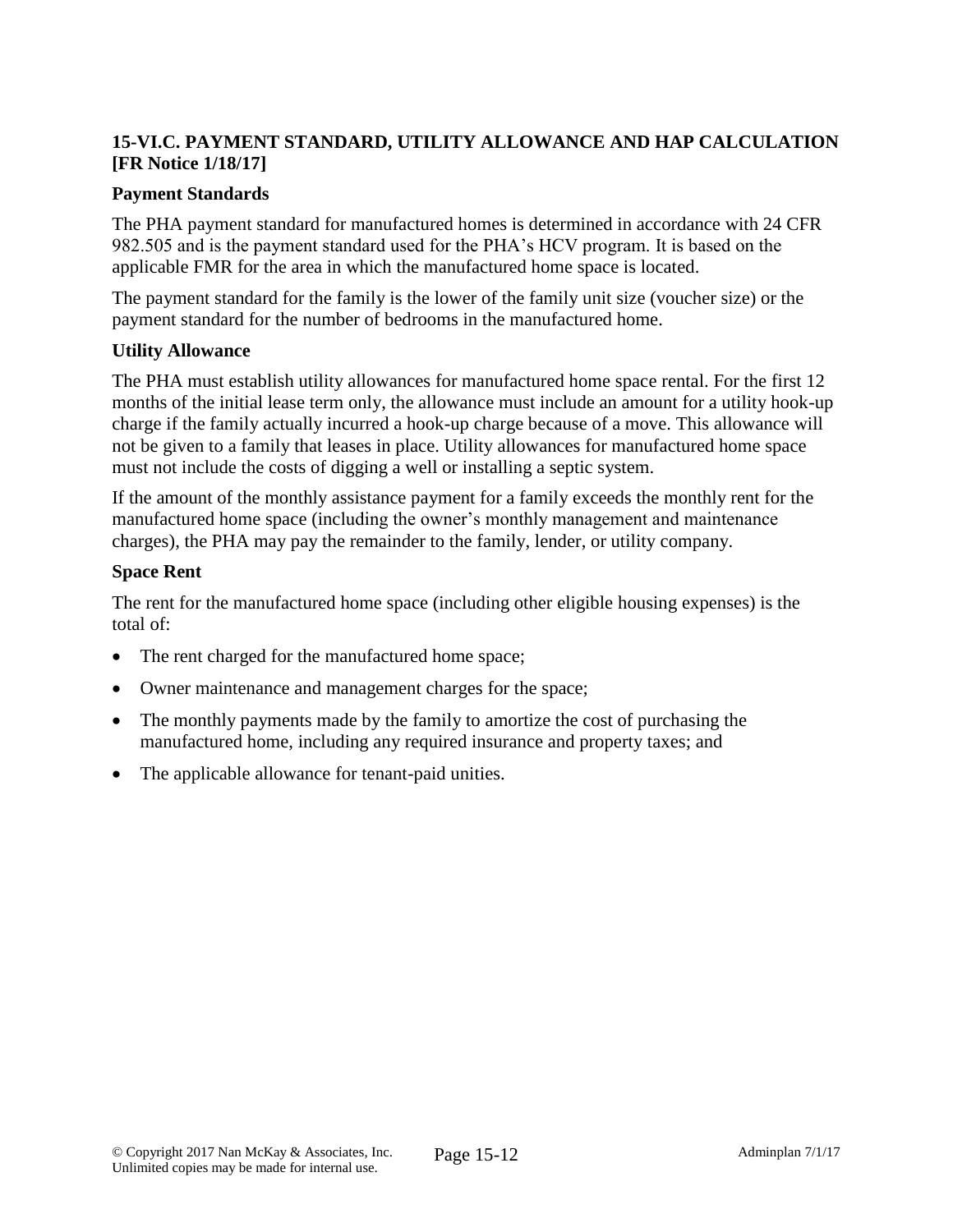#### **Amortization Costs**

The monthly payment made by the family to amortize the cost of purchasing the manufactured home is the debt service established at the time of application to a lender for financing the purchase of the manufactured home if monthly payments are still being made. Any increase in debt service due to refinancing after purchase of the home may not be included in the amortization cost. Debt service for set-up charges incurred by a family may be included in the monthly amortization payments made by the family. In addition, set-up charges incurred before the family became an assisted family may be included in the amortization cost if monthly payments are still being made to amortize the charges.

#### **Housing Assistance Payment**

The HAP for a manufactured home space under the housing choice voucher program is the lower of the payment standard minus the TTP or the manufactured home space rent (including other eligible housing expenses) minus the TTP.

#### **Rent Reasonableness**

Initially, and annually thereafter the PHA must determine that the rent for the manufactured home space is reasonable based on rents for comparable manufactured home spaces. The PHA must consider the location and size of the space, and any services and maintenance to be provided by the owner. By accepting the monthly HAP check, the owner certifies that the rent does not exceed rents charged by the owner for comparable unassisted spaces in the manufactured home park or elsewhere.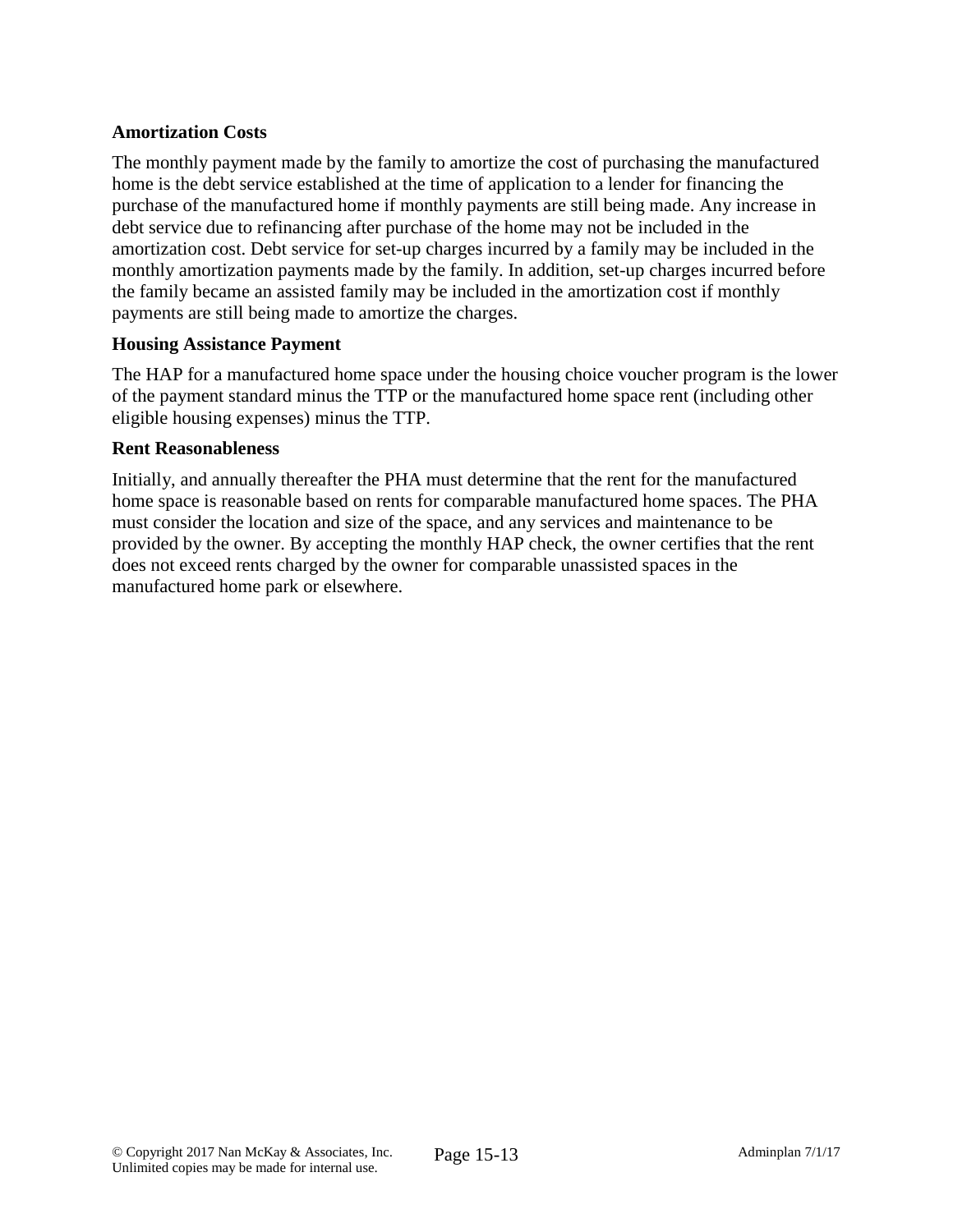# **15-VI.D. HOUSING QUALITY STANDARDS**

Under either type of occupancy described in 15-VI.A above, the manufactured home must meet all HQS performance requirements and acceptability criteria discussed in Chapter 8 of this plan. In addition, the following requirement applies:

#### *Manufactured Home Tie-Down*

A manufactured home must be placed on the site in a stable manner, and must be free from hazards such as sliding or wind damage. The home must be securely anchored by a tie-down device that distributes and transfers the loads imposed by the unit to appropriate ground anchors to resist overturning and sliding.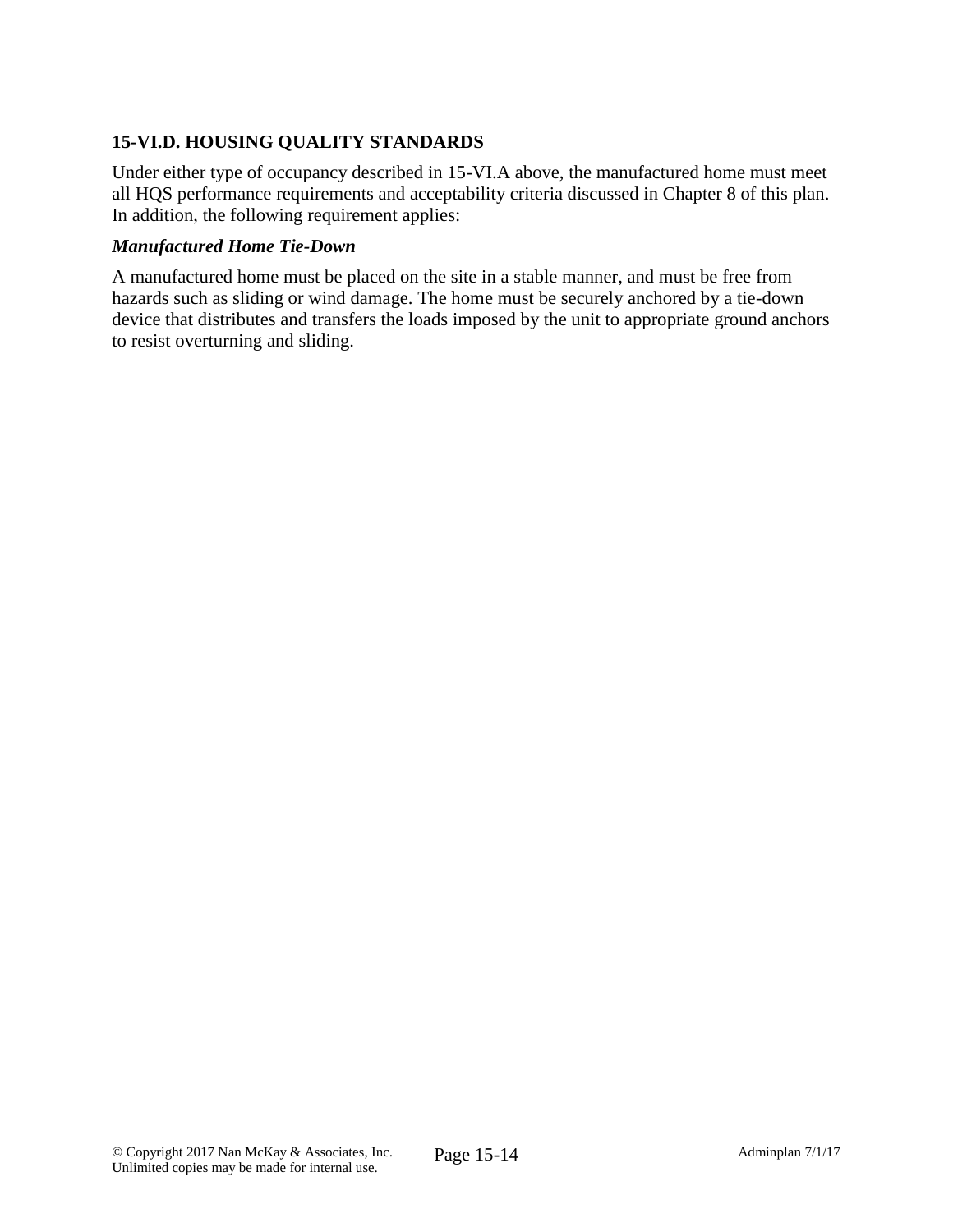## **PART VII: HOMEOWNERSHIP**

[24 CFR 982.625 through 982.643]

### **15-VII.A. OVERVIEW [24 CFR 982.625]**

The homeownership option is used to assist a family residing in a home purchased and owned by one or more members of the family. A family assisted under this option may be newly admitted or an existing participant in the HCV program. The PHA must have the capacity to operate a successful HCV homeownership program as defined by the regulations.

There are two forms of homeownership assistance described in the regulations: monthly homeownership assistance payments and single down payment assistance grants. However, PHAs may not offer down payment assistance until and unless funding is allocated by Congress. Since this has not yet happened, only monthly homeownership assistance may be offered.

The PHA must offer homeownership assistance if needed as a reasonable accommodation so that the program is readily accessible to and usable by persons with disabilities. It is the sole responsibility of the PHA to determine whether it is reasonable to implement a homeownership program as a reasonable accommodation. The PHA must determine what is reasonable based on the specific circumstances and individual needs of the person with a disability. The PHA may determine that it is not reasonable to offer homeownership assistance as a reasonable accommodation in cases where the PHA has otherwise opted not to implement a homeownership program.

The PHA must approve a live-in aide if needed as a reasonable accommodation so that the program is readily accessible to and usable by persons with disabilities.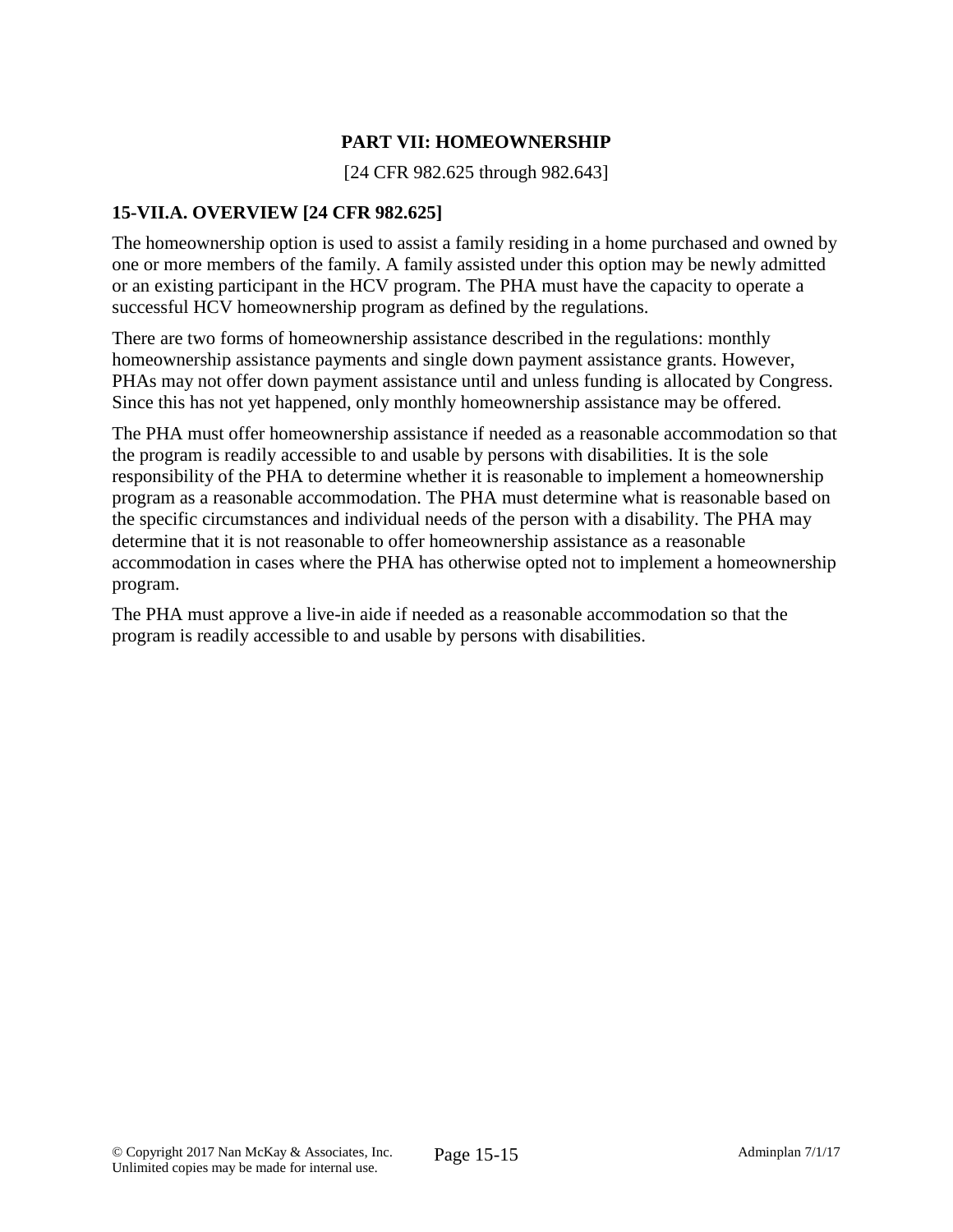# **15-VII.B. FAMILY ELIGIBILITY [24 CFR 982.627]**

The family must meet all of the requirements listed below before the commencement of homeownership assistance. The PHA may also establish additional initial requirements as long as they are described in the PHA administrative plan.

- The family must have been admitted to the Housing Choice Voucher program.
- The family must qualify as a first-time homeowner, or may be a cooperative member.
- The family must meet the Federal minimum income requirement. The family must have a gross annual income equal to the Federal minimum wage multiplied by 2000, based on the income of adult family members who will own the home. The PHA may establish a higher income standard for families. However, a family that meets the federal minimum income requirement (but not the PHA's requirement) will be considered to meet the minimum income requirement if it can demonstrate that it has been pre-qualified or pre-approved for financing that is sufficient to purchase an eligible unit.
- For disabled families, the minimum income requirement is equal to the current SSI monthly payment for an individual living alone, multiplied by 12.
- For elderly or disabled families, welfare assistance payments for adult family members who will own the home will be included in determining whether the family meets the minimum income requirement. It will not be included for other families.
- The family must satisfy the employment requirements by demonstrating that one or more adult members of the family who will own the home at commencement of homeownership assistance is currently employed on a full-time basis (the term 'full-time employment' means not less than an average of 30 hours per week); and has been continuously so employed during the year before commencement of homeownership assistance for the family.
- The employment requirement does not apply to elderly and disabled families. In addition, if a family, other than an elderly or disabled family includes a person with disabilities, the PHA must grant an exemption from the employment requirement if the PHA determines that it is needed as a reasonable accommodation.
- The family has not defaulted on a mortgage securing debt to purchase a home under the homeownership option
- Except for cooperative members who have acquired cooperative membership shares prior to commencement of homeownership assistance, no family member has a present ownership interest in a residence at the commencement of homeownership assistance for the purchase of any home.
- Except for cooperative members who have acquired cooperative membership shares prior to the commencement of homeownership assistance, the family has entered a contract of sale in accordance with 24 CFR 982.631(c).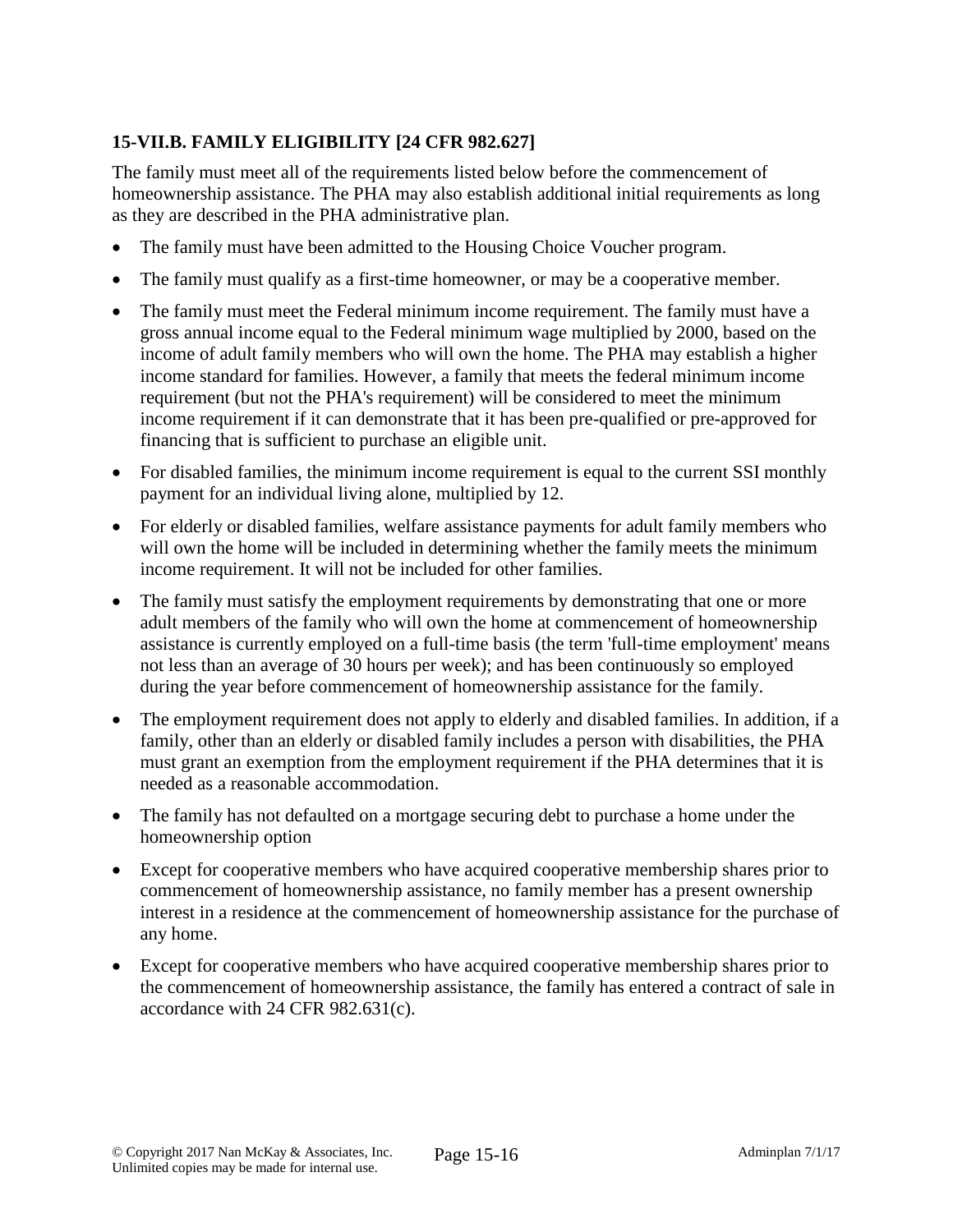# **15-VII.C. SELECTION OF FAMILIES [24 CFR 982.626]**

Unless otherwise provided (under the homeownership option), the PHA may limit homeownership assistance to families or purposes defined by the PHA, and may prescribe additional requirements for commencement of homeownership assistance for a family. Any such limits or additional requirements must be described in the PHA administrative plan.

If the PHA limits the number of families that may participate in the homeownership option, the PHA must establish a system by which to select families to participate.

# **15-VII.D. ELIGIBLE UNITS [24 CFR 982.628]**

In order for a unit to be eligible, the PHA must determine that the unit satisfies all of the following requirements:

- The unit must meet HUD's "eligible housing" requirements. The unit may not be any of the following:
	- A public housing or Indian housing unit;
	- A unit receiving Section 8 project-based assistance;
	- A nursing home, board and care home, or facility providing continual psychiatric, medical or nursing services;
	- A college or other school dormitory;
	- On the grounds of penal, reformatory, medical, mental, or similar public or private institutions.
- The unit must be under construction or already exist at the time the family enters into the contract of sale.
- The unit must be a one-unit property or a single dwelling unit in a cooperative or condominium.
- The unit must have been inspected by the PHA and by an independent inspector designated by the family.
- The unit must meet Housing Quality Standards (see Chapter 8).
- For a unit where the family will not own fee title to the real property (such as a manufactured home), the home must have a permanent foundation and the family must have the right to occupy the site for at least 40 years.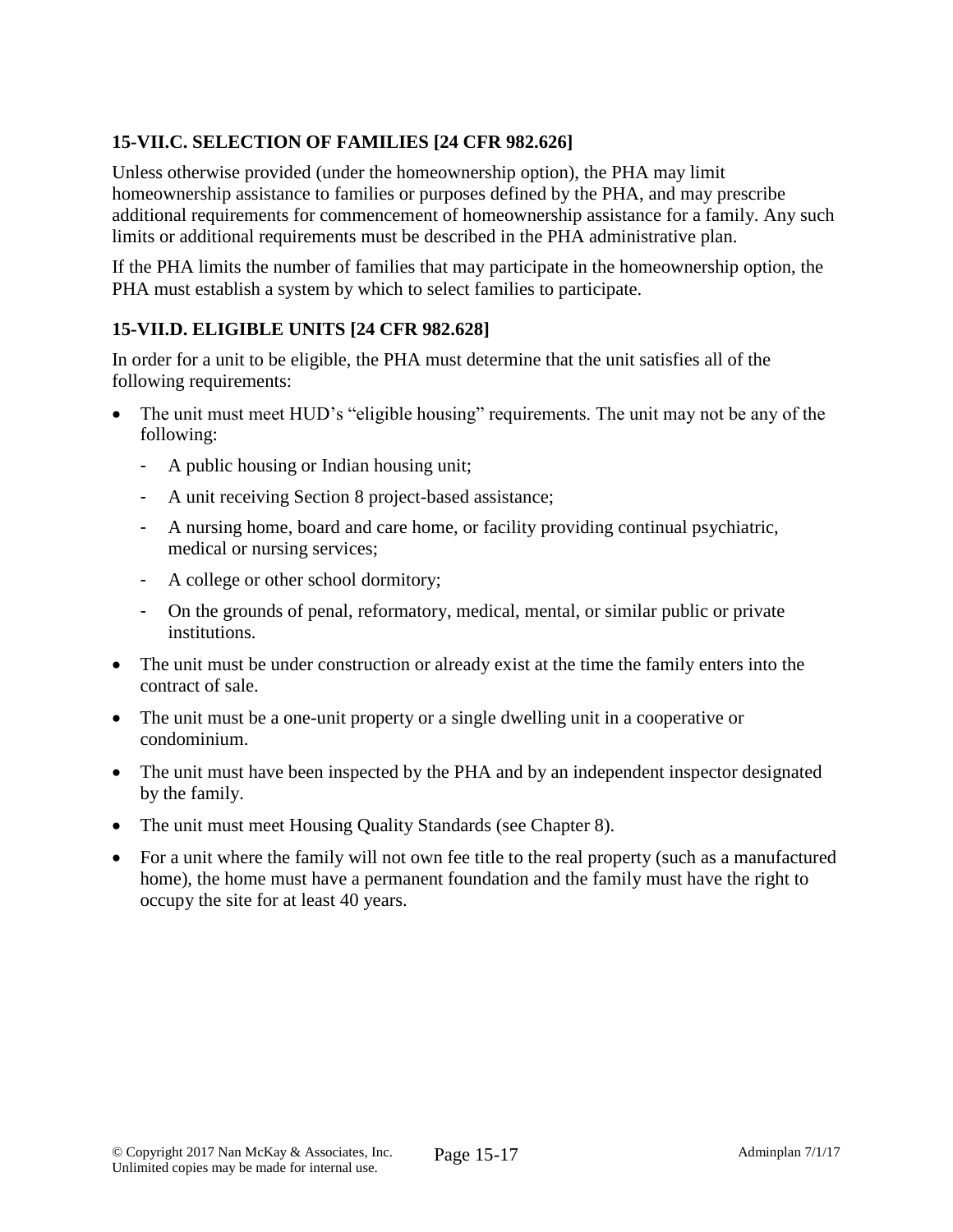- For PHA-owned units all of the following conditions must be satisfied:
	- The PHA informs the family, both orally and in writing, that the family has the right to purchase any eligible unit and a PHA-owned unit is freely selected by the family without PHA pressure or steering;
	- The unit is not ineligible housing;
	- The PHA obtains the services of an independent agency to inspect the unit for compliance with HQS, review the independent inspection report, review the contract of sale, determine the reasonableness of the sales price and any PHA provided financing. All of these actions must be completed in accordance with program requirements.

The PHA must not approve the unit if the PHA has been informed that the seller is debarred, suspended, or subject to a limited denial of participation.

## **15-VII.E. ADDITIONAL PHA REQUIREMENTS FOR SEARCH AND PURCHASE [24 CFR 982.629]**

It is the family's responsibility to find a home that meets the criteria for voucher homeownership assistance. The PHA may establish the maximum time that will be allowed for a family to locate and purchase a home, and may require the family to report on their progress in finding and purchasing a home. If the family is unable to purchase a home within the maximum time established by the PHA, the PHA may issue the family a voucher to lease a unit or place the family's name on the waiting list for a voucher.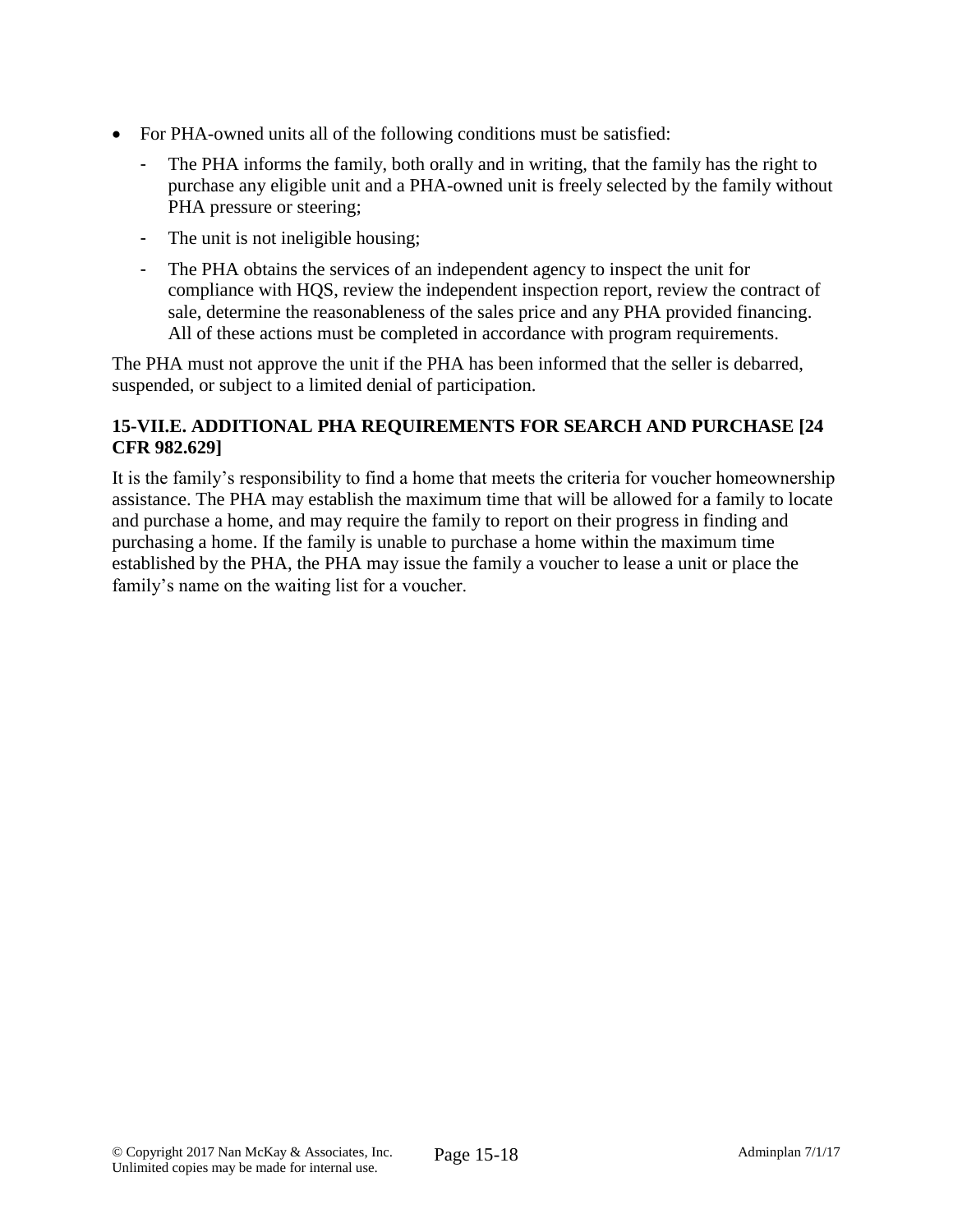# **15-VII.F. HOMEOWNERSHIP COUNSELING [24 CFR 982.630]**

Before commencement of homeownership assistance for a family, the family must attend and satisfactorily complete the pre-assistance homeownership and housing counseling program required by the PHA. HUD suggests the following topics for the PHA-required pre-assistance counseling:

- Home maintenance (including care of the grounds);
- Budgeting and money management;
- Credit counseling;
- How to negotiate the purchase price of a home;
- How to obtain homeownership financing and loan pre-approvals, including a description of types of financing that may be available, and the pros and cons of different types of financing;
- How to find a home, including information about homeownership opportunities, schools, and transportation in the PHA jurisdiction;
- Advantages of purchasing a home in an area that does not have a high concentration of lowincome families and how to locate homes in such areas;
- Information on fair housing, including fair housing lending and local fair housing enforcement agencies; and
- Information about the Real Estate Settlement Procedures Act (12 U.S.C. 2601 et seq.) (RESPA), state and Federal truth-in-lending laws, and how to identify and avoid loans with oppressive terms and conditions.

The PHA may adapt the subjects covered in pre-assistance counseling (as listed) to local circumstances and the needs of individual families.

The PHA may also offer additional counseling after commencement of homeownership assistance (ongoing counseling). If the PHA offers a program of ongoing counseling for participants in the homeownership option, the PHA shall have discretion to determine whether the family is required to participate in the ongoing counseling.

If the PHA does not use a HUD-approved housing counseling agency to provide the counseling, the PHA should ensure that its counseling program is consistent with the counseling provided under HUD's Housing Counseling program.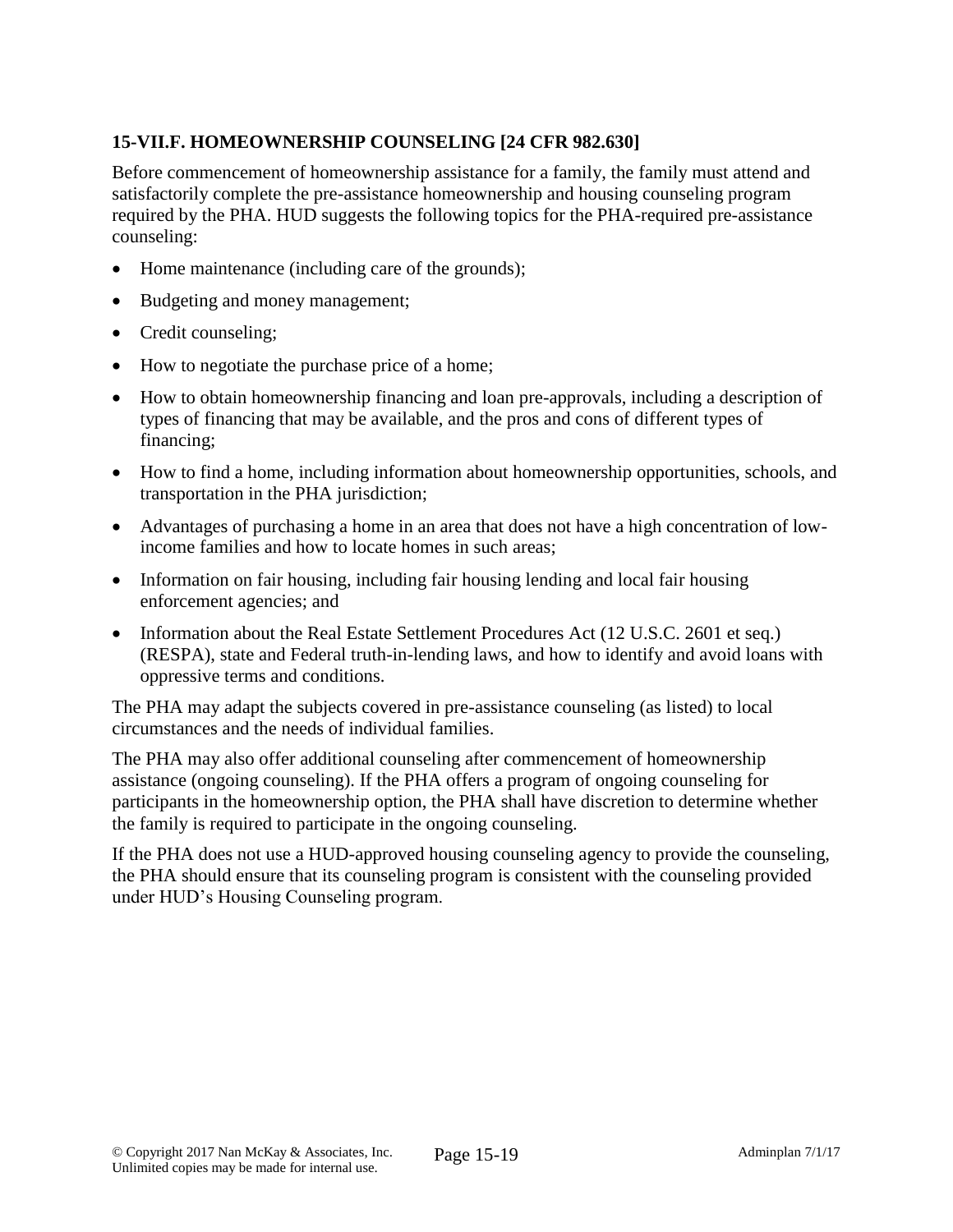## **15-VII.G. HOME INSPECTIONS, CONTRACT OF SALE, AND PHA DISAPPROVAL OF SELLER [24 CFR 982.631]**

#### **Home Inspections**

The PHA may not commence monthly homeownership assistance payments for a family until the PHA has inspected the unit and has determined that the unit passes HQS.

An independent professional inspector selected by and paid for by the family must also inspect the unit. The independent inspection must cover major building systems and components, including foundation and structure, housing interior and exterior, and the roofing, plumbing, electrical, and heating systems. The independent inspector must be qualified to report on property conditions, including major building systems and components.

The PHA may not require the family to use an independent inspector selected by the PHA. The independent inspector may not be a PHA employee or contractor, or other person under control of the PHA. However, the PHA may establish standards for qualification of inspectors selected by families under the homeownership option.

The PHA may disapprove a unit for assistance based on information in the independent inspector's report, even if the unit was found to comply with HQS.

#### **Contract of Sale**

Before commencement of monthly homeownership assistance payments, a member or members of the family must enter into a contract of sale with the seller of the unit to be acquired by the family. The family must give the PHA a copy of the contract of sale. The contract of sale must:

- Specify the price and other terms of sale by the seller to the purchaser;
- Provide that the purchaser will arrange for a pre-purchase inspection of the dwelling unit by an independent inspector selected by the purchaser;
- Provide that the purchaser is not obligated to purchase the unit unless the inspection is satisfactory to the purchaser;
- Provide that the purchaser is not obligated to pay for any necessary repairs; and
- Contain a certification from the seller that the seller has not been debarred, suspended, or subject to a limited denial of participation under CFR part 24.

### **Disapproval of a Seller**

In its administrative discretion, the PHA may deny approval of a seller for the same reasons a PHA may disapprove an owner under the regular HCV program [see 24 CFR 982.306(c)].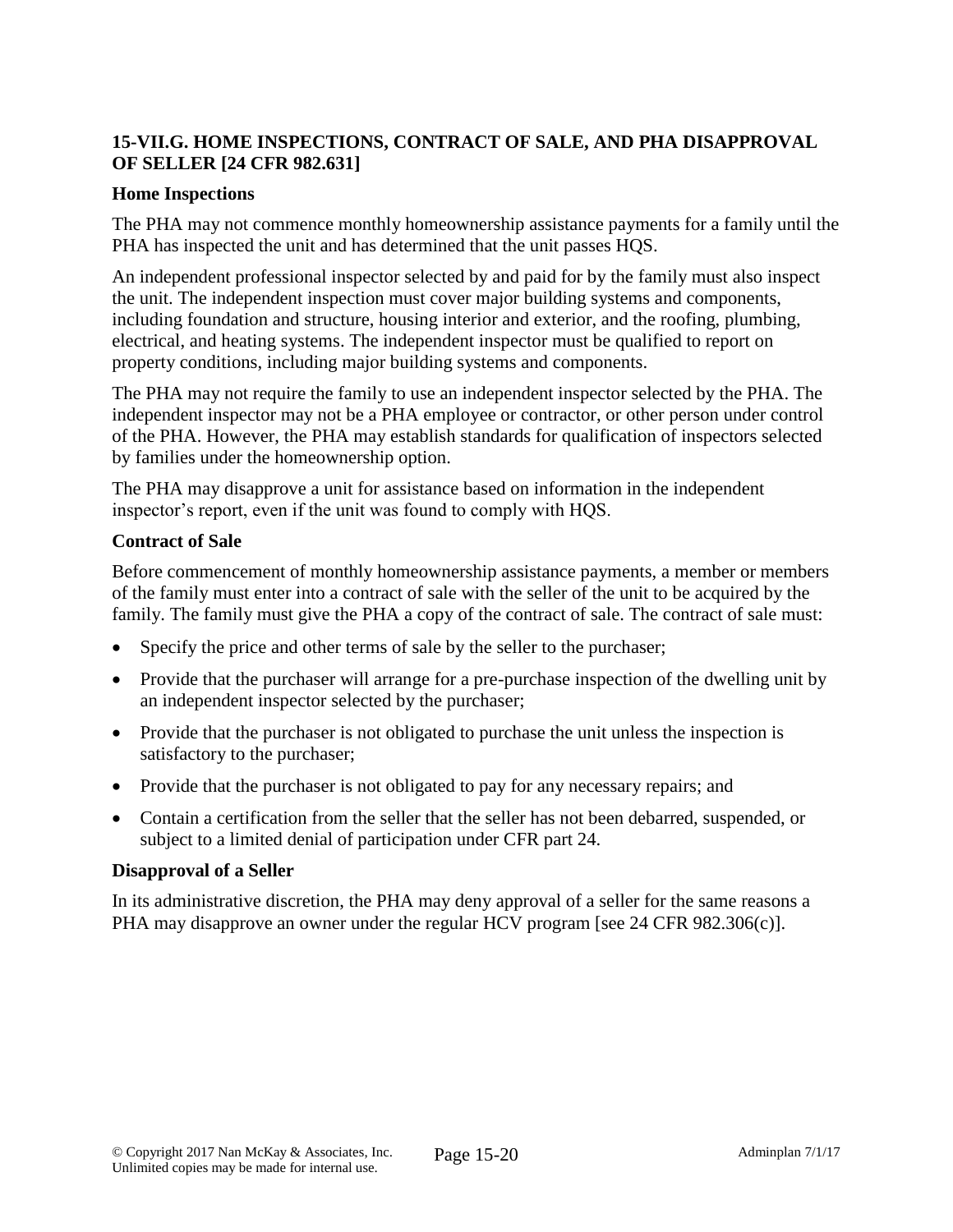# **15-VII.H. FINANCING [24 CFR 982.632]**

The PHA may establish requirements for financing purchase of a home under the homeownership option. This may include requirements concerning qualification of lenders, terms of financing, restrictions concerning debt secured by the home, lender qualifications, loan terms, and affordability of the debt. The PHA must establish policies describing these requirements in the administrative plan.

A PHA may not require that families acquire financing from one or more specified lenders, thereby restricting the family's ability to secure favorable financing terms.

### **15-VII.I. CONTINUED ASSISTANCE REQUIREMENTS; FAMILY OBLIGATIONS [24 CFR 982.633]**

Homeownership assistance may only be paid while the family is residing in the home. If the family moves out of the home, the PHA may not continue homeownership assistance after the month when the family moves out. The family or lender is not required to refund to the PHA the homeownership assistance for the month when the family moves out.

Before commencement of homeownership assistance, the family must execute a statement in which the family agrees to comply with all family obligations under the homeownership option.

The family must comply with the following obligations:

- The family must comply with the terms of the mortgage securing debt incurred to purchase the home, or any refinancing of such debt.
- The family may not convey or transfer ownership of the home, except for purposes of financing, refinancing, or pending settlement of the estate of a deceased family member. Use and occupancy of the home are subject to 24 CFR 982.551 (h) and (i).
- The family must supply information to the PHA or HUD as specified in 24 CFR 982.551(b). The family must further supply any information required by the PHA or HUD concerning mortgage financing or refinancing, sale or transfer of any interest in the home, or homeownership expenses.
- The family must notify the PHA before moving out of the home.
- The family must notify the PHA if the family defaults on the mortgage used to purchase the home.
- No family member may have any ownership interest in any other residential property.
- The family must comply with the obligations of a participant family described in 24 CFR 982.551, except for the following provisions which do not apply to assistance under the homeownership option: 24 CFR  $982.551(c)$ , (d), (e), (f), (g) and (j).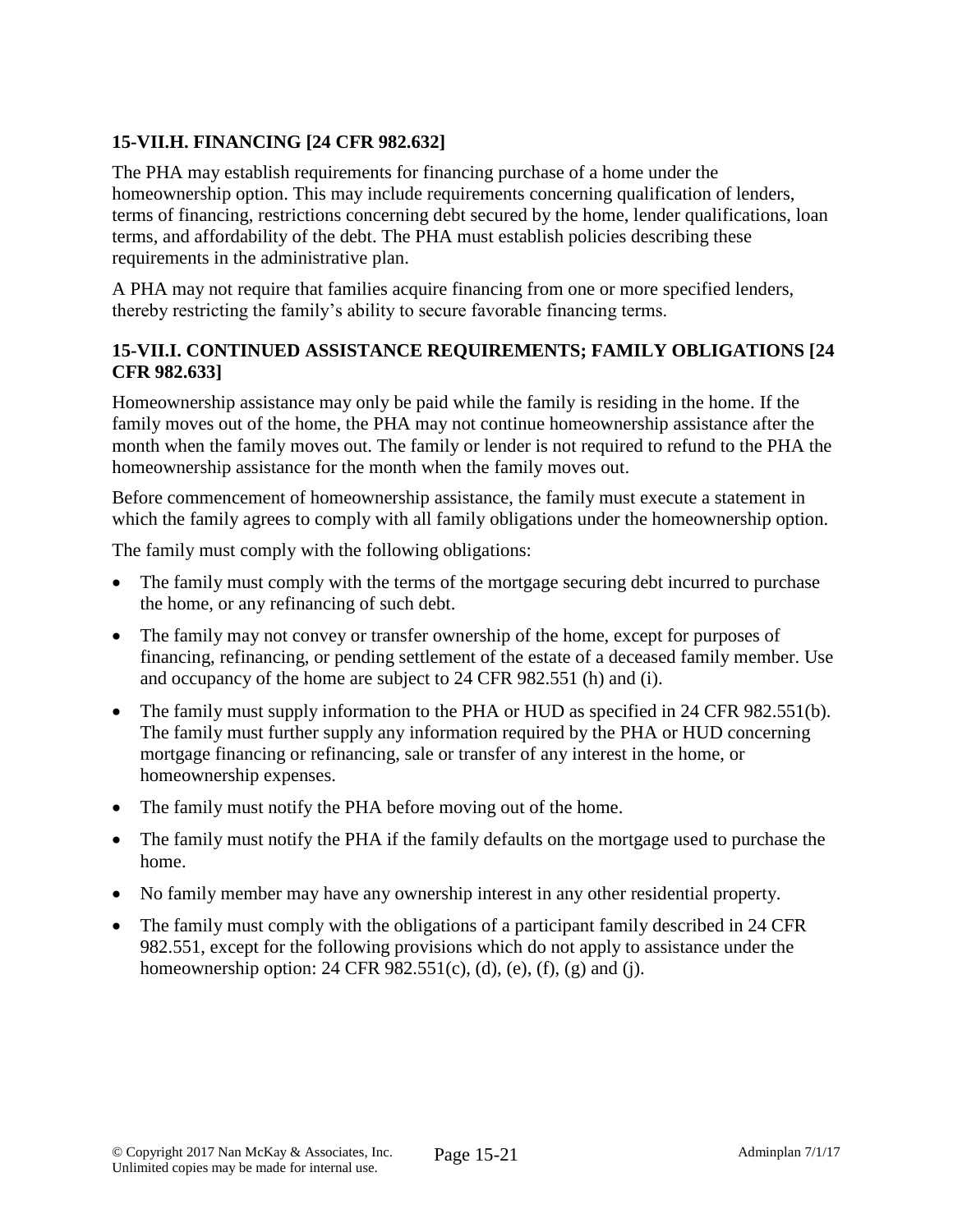# **15-VII.J. MAXIMUM TERM OF HOMEOWNER ASSISTANCE [24 CFR 982.634]**

Except in the case of a family that qualifies as an elderly or disabled family, other family members (described below) shall not receive homeownership assistance for more than:

- Fifteen years, if the initial mortgage incurred to finance purchase of the home has a term of 20 years or longer; or
- Ten years, in all other cases.

The maximum term described above applies to any member of the family who:

- Has an ownership interest in the unit during the time that homeownership payments are made; or
- Is the spouse of any member of the household who has an ownership interest in the unit during the time homeownership payments are made.

In the case of an elderly family, the exception only applies if the family qualifies as an elderly family at the start of homeownership assistance. In the case of a disabled family, the exception applies if at any time during receipt of homeownership assistance the family qualifies as a disabled family.

If, during the course of homeownership assistance, the family ceases to qualify as a disabled or elderly family, the maximum term becomes applicable from the date homeownership assistance commenced. However, such a family must be provided at least 6 months of homeownership assistance after the maximum term becomes applicable (provided the family is otherwise eligible to receive homeownership assistance).

If the family has received such assistance for different homes, or from different PHAs, the total of such assistance terms is subject to the maximum term described in this part.

## **15-VII.K. HOMEOWNERSHIP ASSISTANCE PAYMENTS AND HOMEOWNERSHIP EXPENSES [24 CFR 982.635]**

The monthly homeownership assistance payment is the lower of: the voucher payment standard minus the total tenant payment, or the monthly homeownership expenses minus the total tenant payment.

In determining the amount of the homeownership assistance payment, the PHA will use the same payment standard schedule, payment standard amounts, and subsidy standards as those described elsewhere in this plan for the Housing Choice Voucher program. The payment standard for a family is the greater of (i) The payment standard as determined at the commencement of homeownership assistance for occupancy of the home, or (ii) The payment standard at the most recent regular reexamination of family income and composition since the commencement of homeownership assistance for occupancy of the home.

The PHA may pay the homeownership assistance payments directly to the family, or at the PHA's discretion, to a lender on behalf of the family. If the assistance payment exceeds the amount due to the lender, the PHA must pay the excess directly to the family.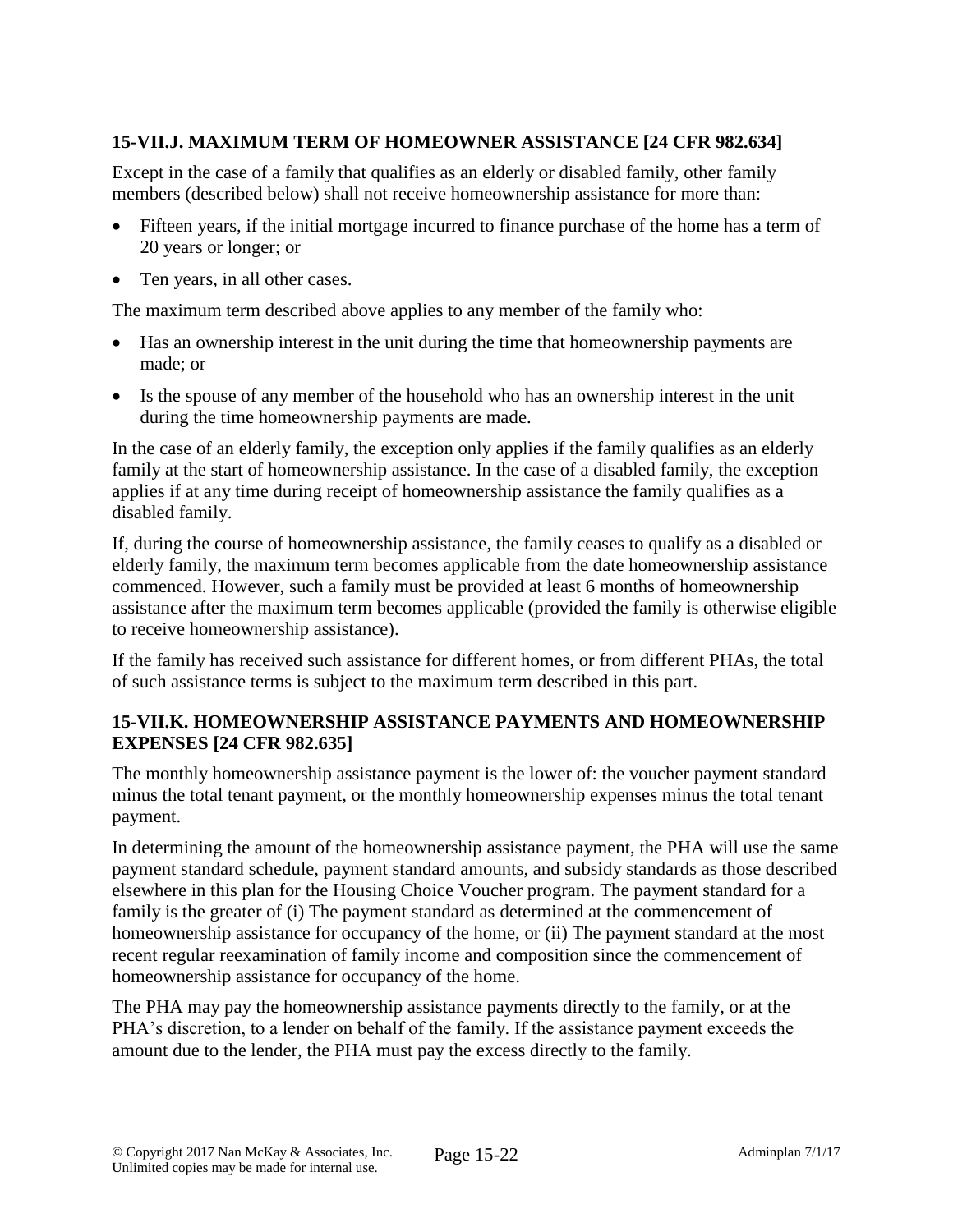Homeownership assistance for a family terminates automatically 180 calendar days after the last homeownership assistance payment on behalf of the family. However, a PHA may grant relief from this requirement in those cases where automatic termination would result in extreme hardship for the family.

The PHA must adopt policies for determining the amount of homeownership expenses to be allowed by the PHA in accordance with HUD requirements.

Homeownership expenses (not including cooperatives) only include amounts allowed by the PHA to cover:

- Principal and interest on initial mortgage debt, any refinancing of such debt, and any mortgage insurance premium incurred to finance purchase of the home;
- Real estate taxes and public assessments on the home;
- Home insurance:
- The PHA allowance for maintenance expenses;
- The PHA allowance for costs of major repairs and replacements;
- The PHA utility allowance for the home;
- Principal and interest on mortgage debt incurred to finance costs for major repairs, replacements or improvements for the home. If a member of the family is a person with disabilities, such debt may include debt incurred by the family to finance costs needed to make the home accessible for such person, if the PHA determines that allowance of such costs as homeownership expenses is needed as a reasonable accommodation so that the homeownership option is readily accessible to and usable by such person;
- Land lease payments where a family does not own fee title to the real property on which the home is located; [see 24 CFR 982.628(b)].
- For a condominium unit, condominium operating charges or maintenance fees assessed by the condominium homeowner association.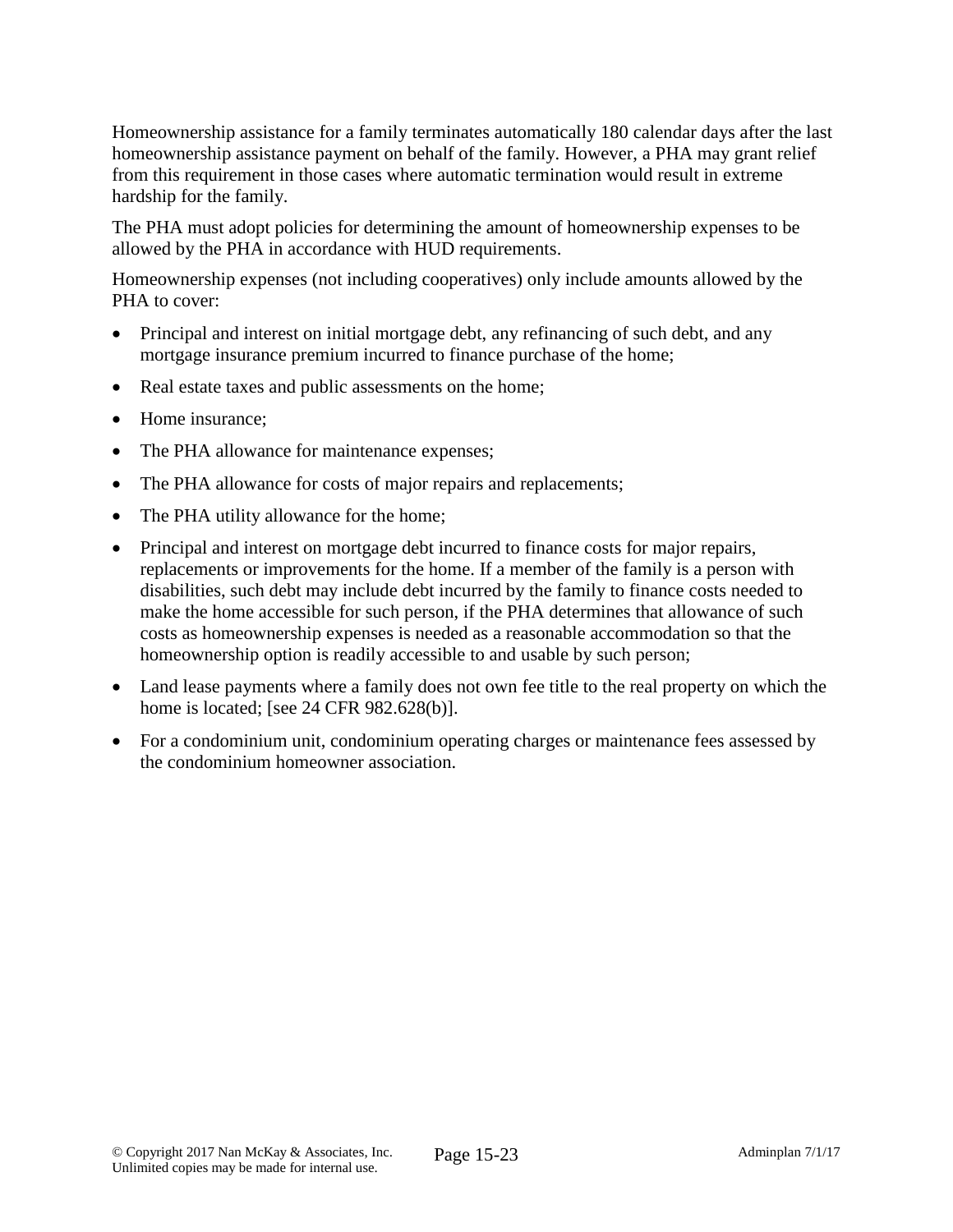Homeownership expenses for a cooperative member may only include amounts allowed by the PHA to cover:

- The cooperative charge under the cooperative occupancy agreement including payment for real estate taxes and public assessments on the home;
- Principal and interest on initial debt incurred to finance purchase of cooperative membership shares and any refinancing of such debt;
- Home insurance:
- The PHA allowance for maintenance expenses;
- The PHA allowance for costs of major repairs and replacements;
- The PHA utility allowance for the home; and
- Principal and interest on debt incurred to finance major repairs, replacements or improvements for the home. If a member of the family is a person with disabilities, such debt may include debt incurred by the family to finance costs needed to make the home accessible for such person, if the PHA determines that allowance of such costs as homeownership expenses is needed as a reasonable accommodation so that the homeownership option is readily accessible to and usable by such person.
- Cooperative operating charges or maintenance fees assessed by the cooperative homeowner association.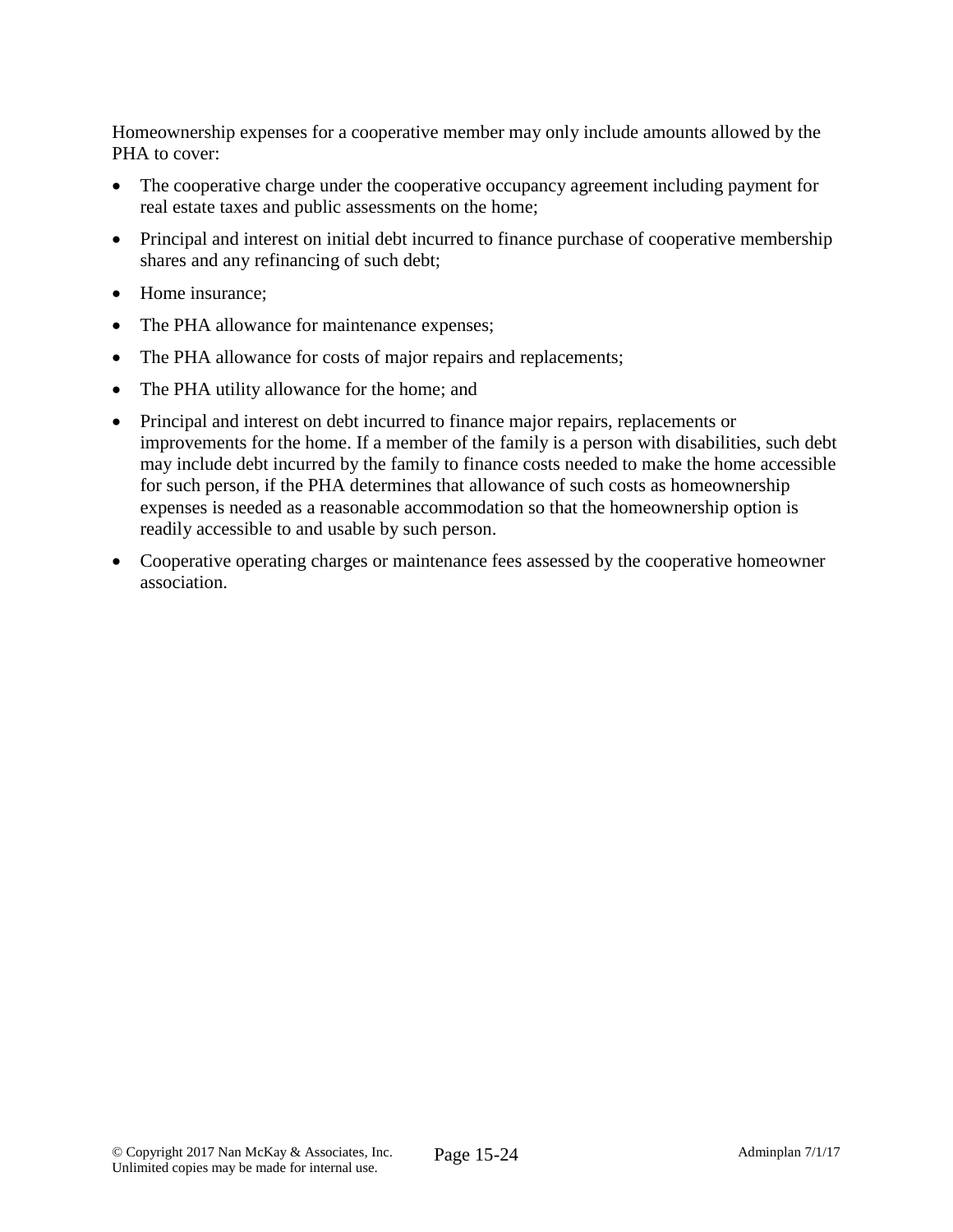# **15-VII.L. PORTABILITY [24 CFR 982.636, 982.637, 982.353(b) and (c), 982.552, 982.553]**

Subject to the restrictions on portability included in HUD regulations and PHA policies, a family may exercise portability if the receiving PHA is administering a voucher homeownership program and accepting new homeownership families. The receiving PHA may absorb the family into its voucher program, or bill the initial PHA.

The family must attend the briefing and counseling sessions required by the receiving PHA. The receiving PHA will determine whether the financing for, and the physical condition of the unit, are acceptable. The receiving PHA must promptly notify the initial PHA if the family has purchased an eligible unit under the program, or if the family is unable to purchase a home within the maximum time established by the PHA.

### **15-VII.M. MOVING WITH CONTINUED ASSISTANCE [24 CFR 982.637]**

A family receiving homeownership assistance may move with continued tenant-based assistance. The family may move with voucher rental assistance or with voucher homeownership assistance. Continued tenant-based assistance for a new unit cannot begin so long as any family member holds title to the prior home.

The PHA may deny permission to move to a new unit with continued voucher assistance:

- If the PHA has insufficient funding to provide continued assistance.
- In accordance with 24 CFR 982.638, regarding denial or termination of assistance.
- In accordance with the PHA's policy regarding number of moves within a 12-month period.

The PHA must deny the family permission to move to a new unit with continued voucher rental assistance if:

- The family defaulted on an FHA-insured mortgage; and
- The family fails to demonstrate that the family has conveyed, or will convey, title to the home, as required by HUD, to HUD or HUD's designee; and the family has moved, or will move, from the home within the period established or approved by HUD.